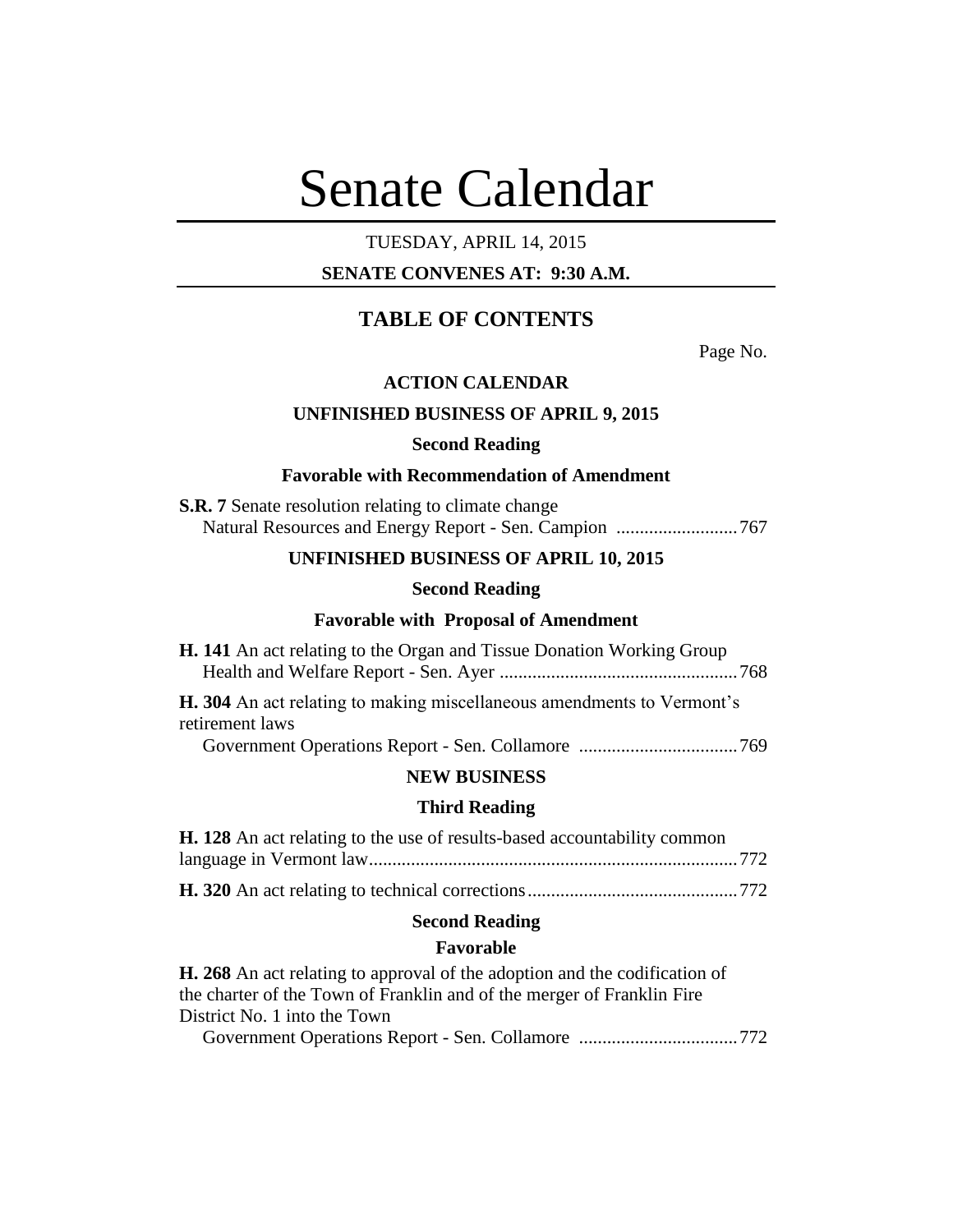| <b>H.</b> 310 An act relating to limited liability companies<br>Econ. Dev., Housing and General Affairs Report - Sen. Mullin 772                                                                                       |
|------------------------------------------------------------------------------------------------------------------------------------------------------------------------------------------------------------------------|
| <b>H.</b> 478 An act relating to approval of the adoption and codification of the<br>charter of the Town of Royalton                                                                                                   |
| <b>J.R.S. 10</b> Joint resolution expressing deep concern over growing wealth<br>and income inequality and the decline of family income in Vermont<br>Econ. Dev., Housing and General Affairs Report - Sen. Baruth 773 |
| <b>Favorable with Proposal of Amendment</b>                                                                                                                                                                            |
| <b>H.</b> 98 An act relating to reportable disease registries and data                                                                                                                                                 |

**H. 270** An act relating to definitions for pretrial screenings and assessments Judiciary Report - Sen. Sears ...................................................................773

## **NOTICE CALENDAR**

# **Second Reading**

# **Favorable with Proposal of Amendment**

| <b>H.</b> 488 An act relating to the State's Transportation Program and |  |
|-------------------------------------------------------------------------|--|
| miscellaneous changes to laws related to transportation                 |  |
|                                                                         |  |

# **ORDERED TO LIE**

**S. 137** An act relating to penalties for selling and dispensing marijuana......792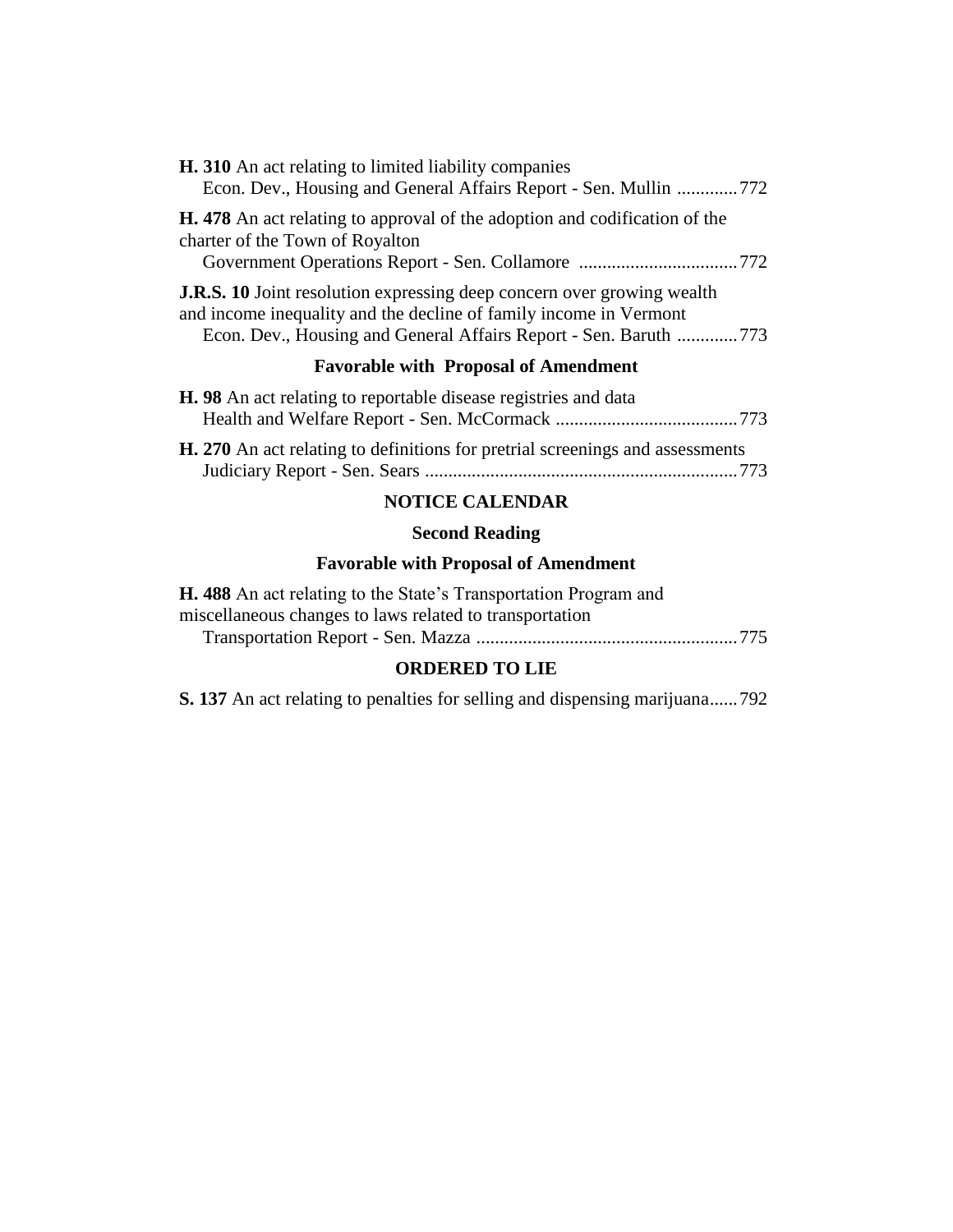#### **ORDERS OF THE DAY**

#### **ACTION CALENDAR**

#### **UNFINISHED BUSINESS OF THURSDAY, APRIL 9, 2015**

#### **Second Reading**

#### **Favorable with Recommendation of Amendment**

## **S.R. 7.**

Senate resolution relating to climate change.

## **Reported favorably with recommendation of amendment by Senator Campion for the Committee on Natural Resources & Energy.**

The Committee recommends that the resolution be amended by striking out all after the title and inserting in lieu thereof the following:

*Whereas*, according to the United Nations Intergovernmental Panel on Climate Change, the "warming in the climate system is unequivocal," and "human influence on the climate system is clear," and

*Whereas*, heat-trapping particles in the atmosphere, also known as greenhouse gases, absorb heat and cause temperatures in the atmosphere to increase, and, according to the World Resources Institute, the combustion of fossil fuels (for uses including transportation, electricity, heat, industrial processes, cement production, oil refining, and more) accounts for 77 percent of the global greenhouse gas emissions by humans globally, and

*Whereas*, 10 V.S.A. § 578 explicitly sets forth the goal of the State of Vermont to reduce greenhouse gas pollution as follows:

It is the goal of the State to reduce emissions of greenhouse gases from within the geographic boundaries of the State and those emissions outside the boundaries of the State that are caused by the use of energy in Vermont in order to make an appropriate contribution to achieving the regional goals of reducing emissions of greenhouse gases from the 1990 baseline by:

(1) 25 percent by January 1, 2012;

(2) 50 percent by January 1, 2028;

(3) if practicable using reasonable efforts, 75 percent by January 1, 2050, and

*Whereas*, in 2013, the Department of Public Service reported to the General Assembly that as of 2011, Vermont's greenhouse gas emissions were almost unchanged from the State's 1990 emissions, and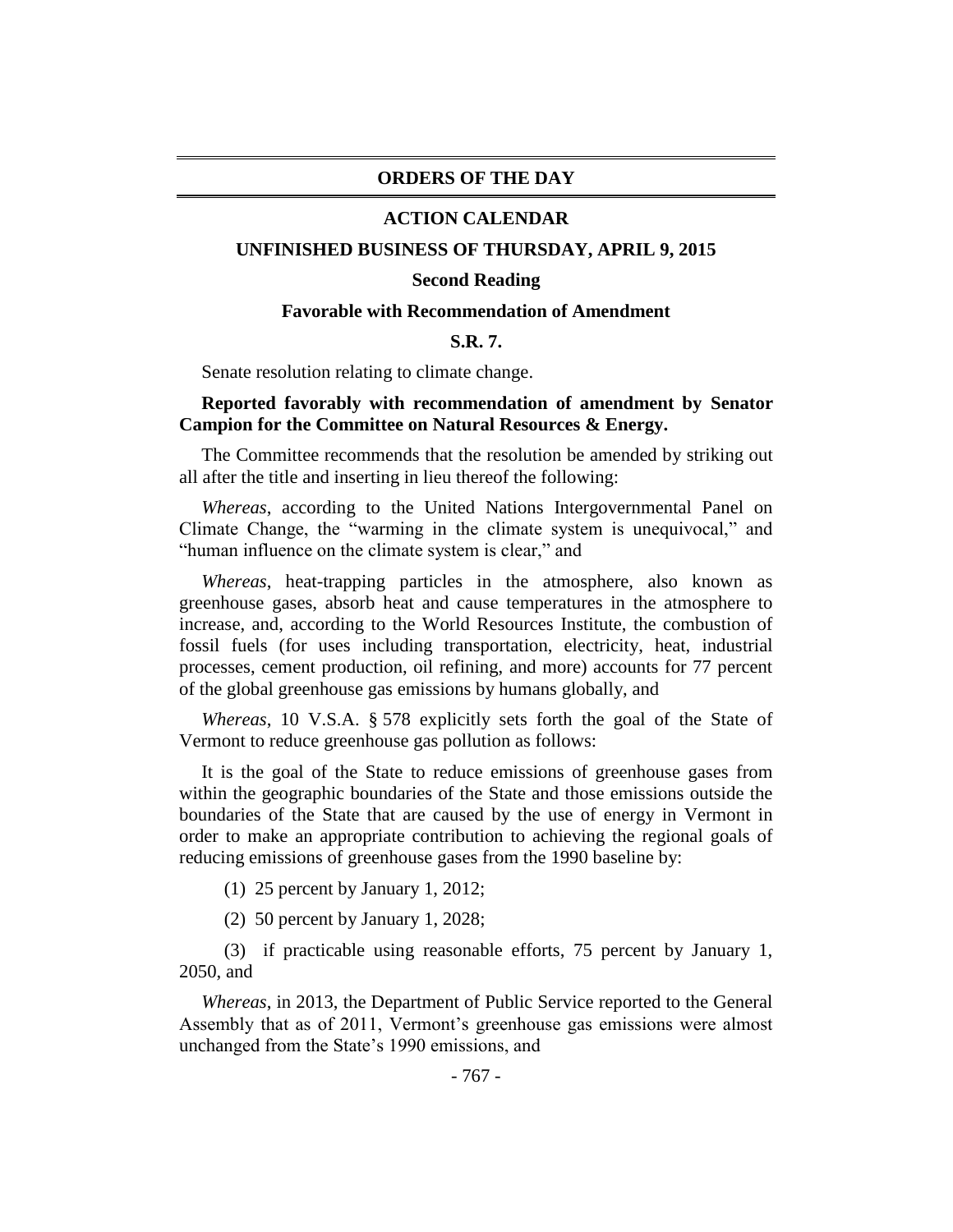*Whereas*, consequently, the State has already failed to meet its statutory goal of a 25 percent reduction in greenhouse gas pollution, and

*Whereas,* an analysis of state data from the National Climatic Data Center shows that in Vermont, during the years 1948–2011, there was an 84 percent increase in extreme precipitation, and

*Whereas*, extreme storms and so-called hundred-year floods have already caused hundreds of millions of dollars in damage in this decade alone, and University of Vermont researchers have said Tropical Storm Irene is a "harbinger of what's to come," and

*Whereas,* non fossil-fuel energy generation and conservation technologies reduce greenhouse gas emissions as well as help Vermonters save money and become more energy self-sufficient, and

*Whereas*, failure to identify accurately any problem precludes the development of effective solutions, *now therefore be it*

## *Resolved by the Senate:*

That the Senate of the State of Vermont recognizes that climate change is a real and present danger to health and well-being of all Vermonters, that human activities make a substantive contribution to climate change, and that it is imperative Vermont fulfill its stewardship responsibilities, as expressed in the State's statutory goals for reduced greenhouse gas emissions, by taking steps now to reduce its reliance on fossil fuels, *and be it further*

*Resolved:* That the Secretary of the Senate be directed to send a copy of this resolution to the Vermont Congressional Delegation.

(Committee vote: 4-1-0)

#### **UNFINISHED BUSINESS OF FRIDAY, APRIL 10, 2015**

#### **Second Reading**

## **Favorable with Proposal of Amendment**

#### **H. 141.**

An act relating to the Organ and Tissue Donation Working Group.

## **Reported favorably with recommendation of proposal of amendment by Senator Ayer for the Committee on Health & Welfare.**

The Committee recommends that the Senate propose to the House to amend the bill in Sec. 1, subsection (f), by striking out " $2017$ " and inserting in lieu thereof 2020.

(Committee vote: 5-0-0)

(For House amendments, see House Journal for February 18, 2015, page 202.)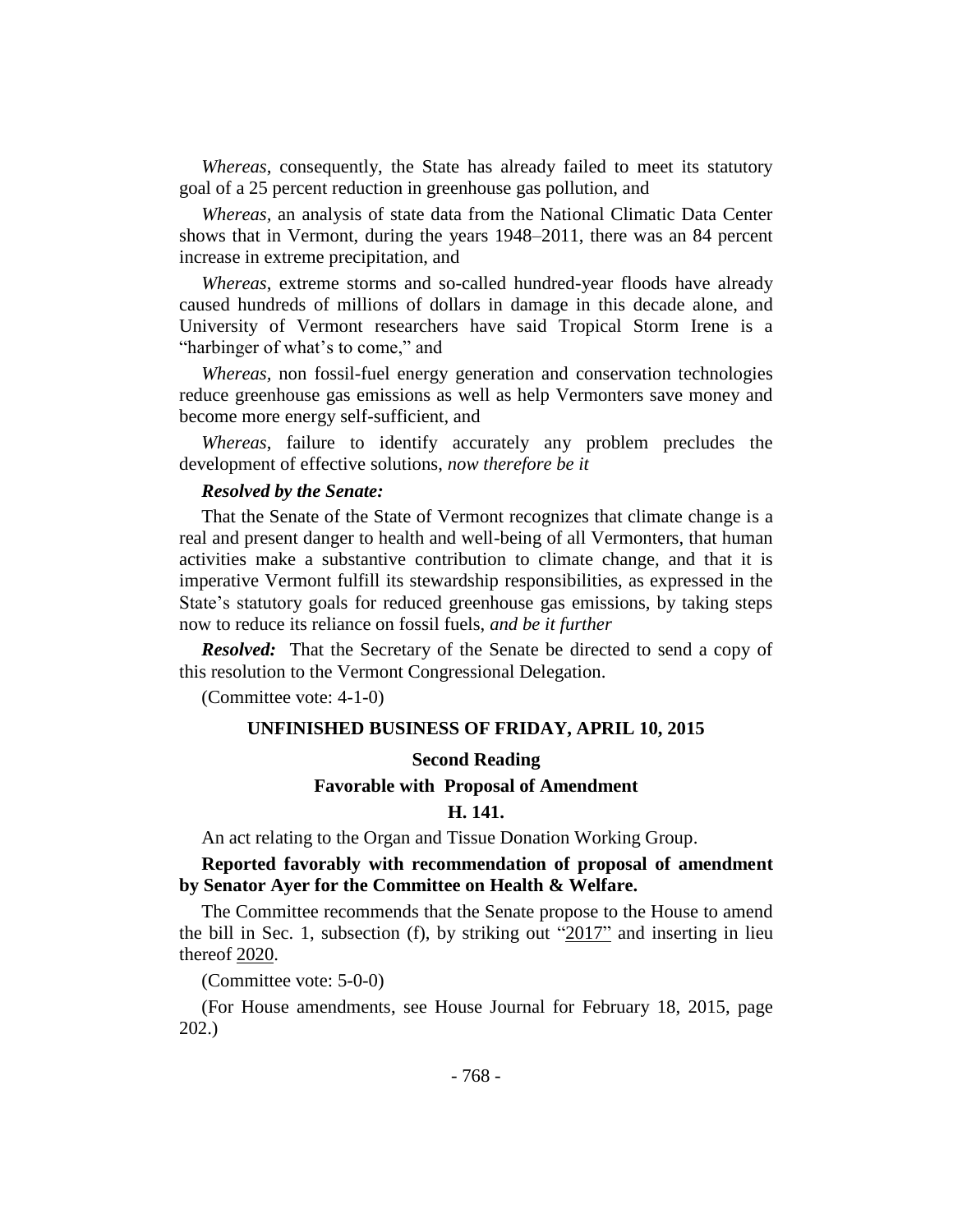## **H. 304.**

An act relating to making miscellaneous amendments to Vermont's retirement laws.

**Reported favorably with recommendation of proposal of amendment by Senator Collamore for the Committee on Government Operations.**

The Committee recommends that the Senate propose to the House to amend the bill as follows:

First: By inserting a new Sec. 11 to read as follows:

Sec. 11. 3 V.S.A. § 462 is amended to read:

§ 462. REEXAMINATION OF DISABILITY BENEFICIARY

\* \* \*

(b) Should the medical board report and certify to the retirement board that any disability beneficiary has a residual functional capacity which might enable the beneficiary to return to work, and should the retirement board reasonably conclude that the beneficiary is engaged in or is, as a result of specific findings made by a certified vocational counselor, able to engage in a gainful occupation paying more than the difference between the beneficiary's retirement allowance and his or her average final compensation at retirement, the beneficiary's pension shall be reduced to an amount which, together with his or her annuity and the amount earnable by him or her, shall equal the beneficiary's average final compensation at retirement, adjusted for inflation each year following retirement on the same basis as for beneficiaries as provided in section 470 of this title. Should the beneficiary's earning capacity be later changed, his or her pension may be further modified; provided that the new pension shall not exceed the amount of the pension originally granted nor an amount which, when added to the amount earnable by the beneficiary together with his or her annuity, equals the beneficiary's average final compensation at retirement. For the purposes of this subsection, "retirement allowance" shall mean the allowance payable without modification as provided in section 468 of this title. provided that:

(1) The retirement board shall provide written notice and an opportunity to be heard to the beneficiary prior to any reduction of the beneficiary's pension under this subsection (b).

(2) If the beneficiary has engaged in a gainful occupation subsequent to receiving disability retirement, the retirement board in its discretion may reject in whole or in part a vocational assessment of the beneficiary's ability to engage in a more gainful occupation and may rely in whole or in part on evidence of the beneficiary's actual earnings in determining the amount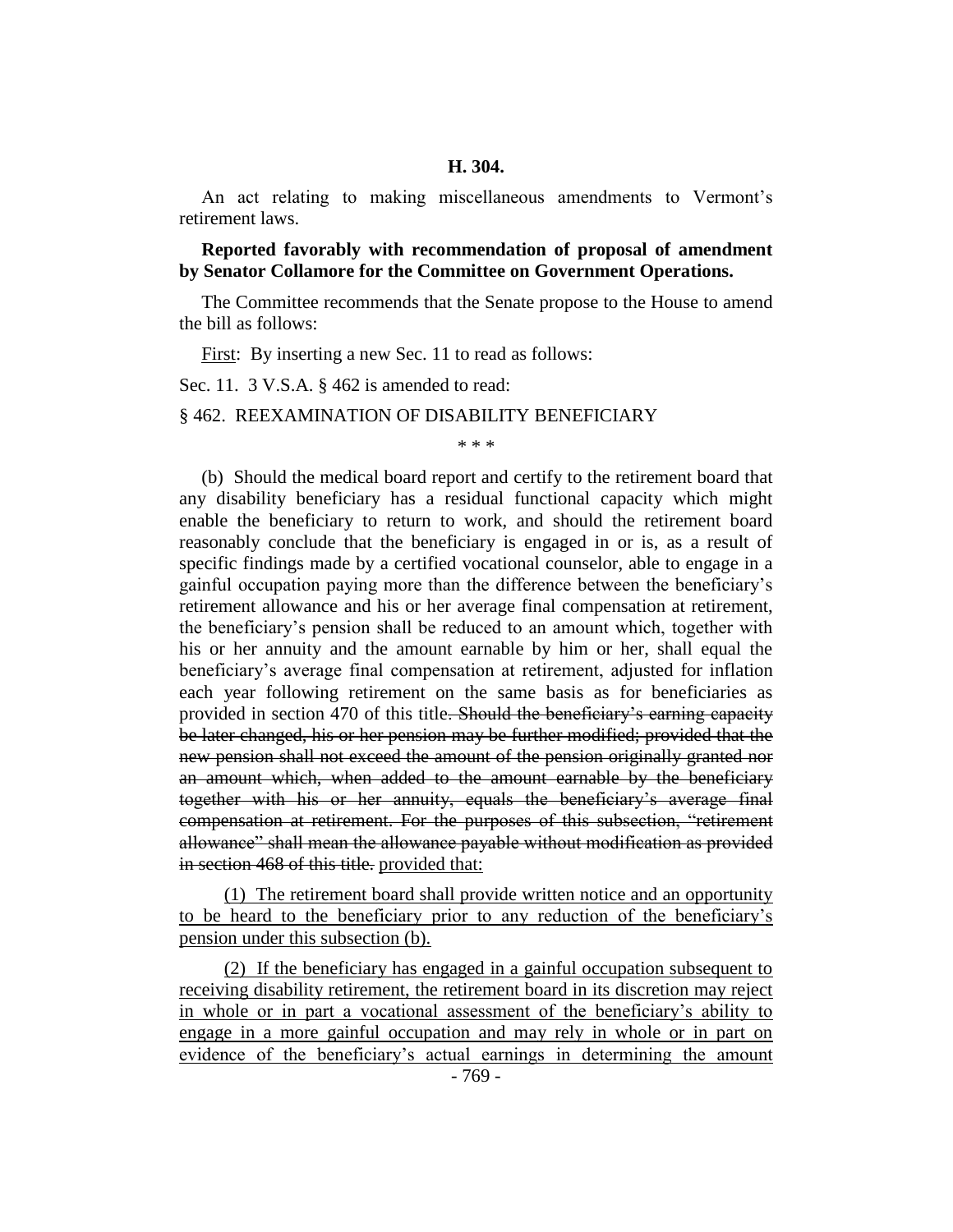earnable by the beneficiary. In addition, if the retirement board's determination is based in whole or in part on a vocational assessment of ability to engage in a gainful occupation, the beneficiary shall be notified of his or her entitlement to the same reemployment rights as are available to State employees under the existing collective bargaining agreement entered into between the State and the applicable bargaining representative, or extension of such contractual benefits. Such rights shall commence as of the date of the determination and shall be based upon the reemployment rights the beneficiary would have had at the time he or she retired from State service. The reduction of pension amount will be held in abeyance until the reemployment rights have expired. In the event that the beneficiary is subsequently reemployed by the State, the beneficiary's retirement allowance shall cease, effective on the date when reemployment commences. In the event that the beneficiary is not subsequently reemployed by the State, the reduction of the beneficiary's pension shall commence the month following the month in which the beneficiary's reemployment rights expired.

(3) In the event that a beneficiary's pension has been reduced and should the beneficiary's earning capability later change, his or her pension may be further modified; provided that no reemployment rights shall be afforded to the beneficiary in connection with any later change and provided further that the new pension amount, together with the amount earnable by him or her, shall not exceed the beneficiary's average final compensation at retirement, adjusted for inflation.

(4) As used in this subsection, "retirement allowance" shall mean the allowance payable without modification as provided in section 468 of this title.

(c) Every recipient of disability benefits shall, annually on a date determined by the retirement board, file with the State Treasurer a statement certifying, under penalty of perjury and in such form as the retirement board shall prescribe, the full amount of his or her earnings from earned income during the preceding calendar year. The State Treasurer may request, and the beneficiary shall provide within 60 days of such request, additional financial information and records pertinent to the beneficiary's earned income. The beneficiary's statement and accompanying forms and schedules, and any other financial information and records provided by the beneficiary to the State Treasurer shall be confidential. In the event that a beneficiary fails to submit the certification or any required or requested financial information or records pertinent to the beneficiary's earned income, the beneficiary's retirement allowance shall be suspended until all such information and records have been submitted, and in the event that the failure continues for one year, all the beneficiary's rights in and to his or her pension and any pending reemployment rights under this section may be revoked by the board. Notwithstanding any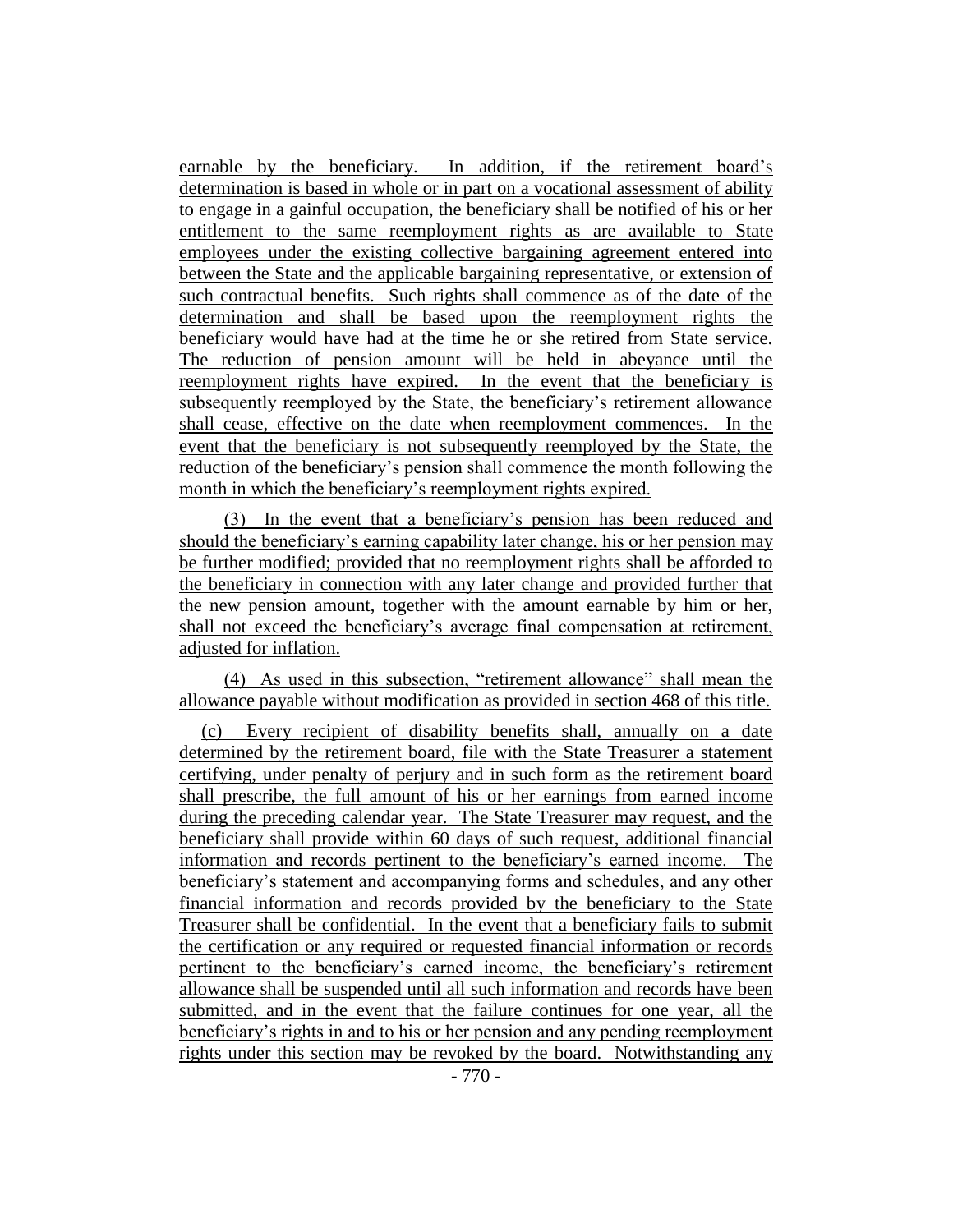provision of this section to the contrary, if the beneficiary's earned income for the preceding year exceeded the difference between the beneficiary's retirement allowance and his or her average final compensation at retirement, the beneficiary shall refund the portion of the preceding year's retirement allowance that is equal to the amount of the reduction specified in subsection (b), and the refund amount may be offset against the beneficiary's monthly pension benefits. Prior to suspension or revocation of the beneficiary's retirement allowance, reemployment rights, or inception of any offset under this subsection (c), the retirement board shall provide the beneficiary with written notice and an opportunity to be heard.

Second: By inserting a new section to be Sec. 12 to read as follows:

Sec. 12. 3 V.S.A. § 463 is amended to read:

#### § 463. REINSTATEMENT

(a) Should a disability beneficiary be restored to service and should his or her annual earnable compensation then or at any time thereafter be equal to or greater than his or her average final compensation at retirement, or should any other beneficiary be restored to service, his or her retirement allowance shall cease, and the beneficiary shall again become a member of the retirement system, and he or she shall contribute thereafter at the same rate he or she paid prior to retirement. Anything in this subchapter to the contrary notwithstanding, upon his or her subsequent retirement, he or she shall be credited with all the service creditable to him or her at the time of his or her former retirement. However, if such beneficiary is restored to membership after the attainment of the age of 55 years of age, his or her pension upon subsequent retirement shall not exceed the sum of the pension which he or she was receiving immediately prior to his or her last restoration to membership and the pension that may have accrued on account of membership service since his or her last restoration to membership, provided that the rate percent of his or her total pension on his or her subsequent retirement shall not exceed the rate he or she would have received had he or she remained in service during the period of prior retirement.

\* \* \*

Third: By renumbering Sec. 11 (effective date) to be Sec. 13.

(Committee vote: 5-0-0)

(For House amendments, see House Journal for March 17, 2015, page 426)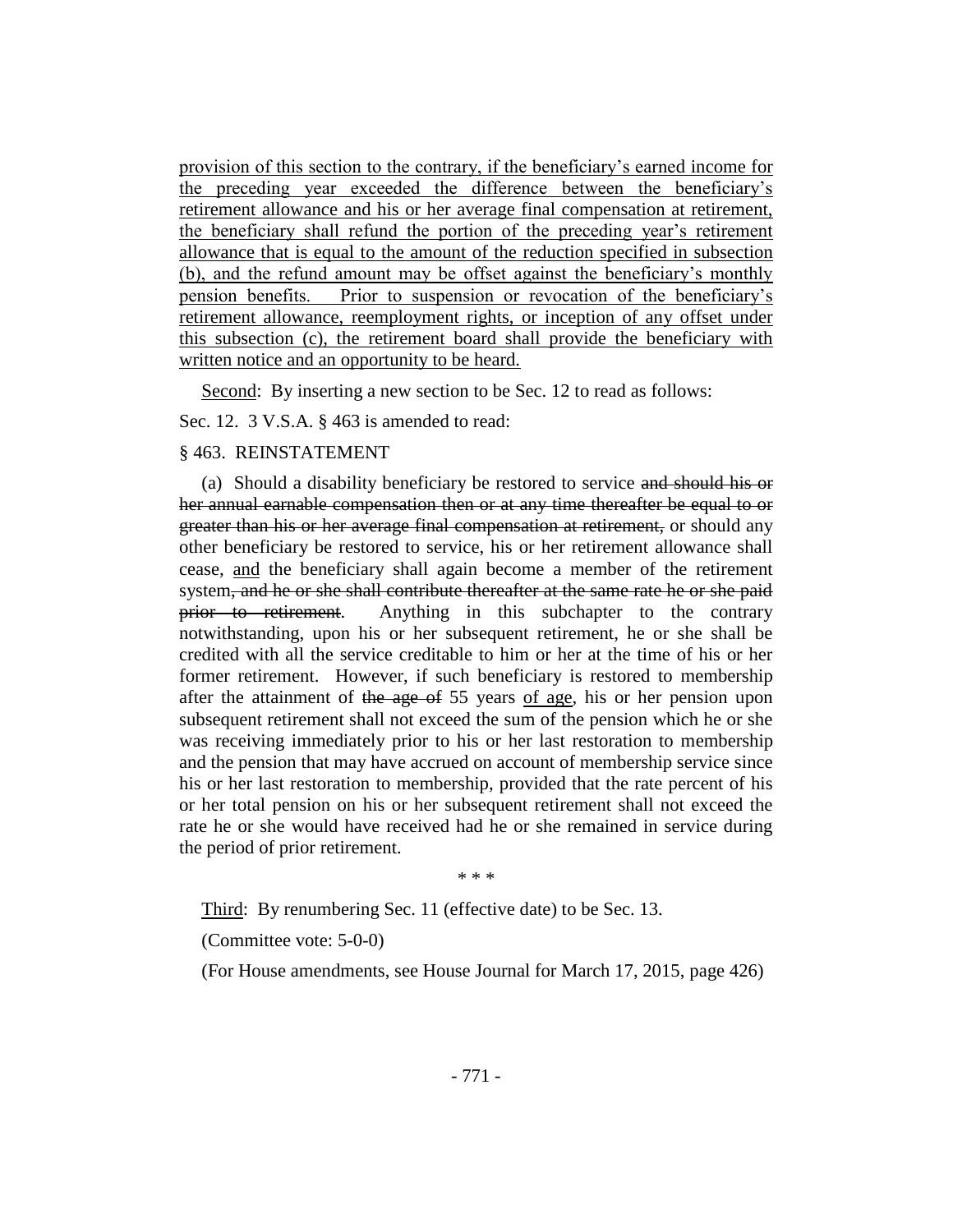#### **NEW BUSINESS**

#### **Third Reading**

## **H. 128.**

An act relating to the use of results-based accountability common language in Vermont law.

## **H. 320.**

An act relating to technical corrections.

#### **Second Reading**

#### **Favorable**

#### **H. 268.**

An act relating to approval of the adoption and the codification of the charter of the Town of Franklin and of the merger of Franklin Fire District No. 1 into the Town.

**Reported favorably by Senator Collamore for the Committee on Government Operations.**

(Committee vote: 5-0-0)

(No House amendments)

#### **H. 310.**

An act relating to limited liability companies.

## **Reported favorably by Senator Mullin for the Committee on Economic Development, Housing & General Affairs.**

(Committee vote: 5-0-0)

(For House amendments, see House Journal of March 18, 2015, page 518 and March 19, 2015, page 607)

#### **H. 478.**

An act relating to approval of the adoption and codification of the charter of the Town of Royalton.

**Reported favorably by Senator Collamore for the Committee on Government Operations.**

(Committee vote: 5-0-0)

(No House amendments)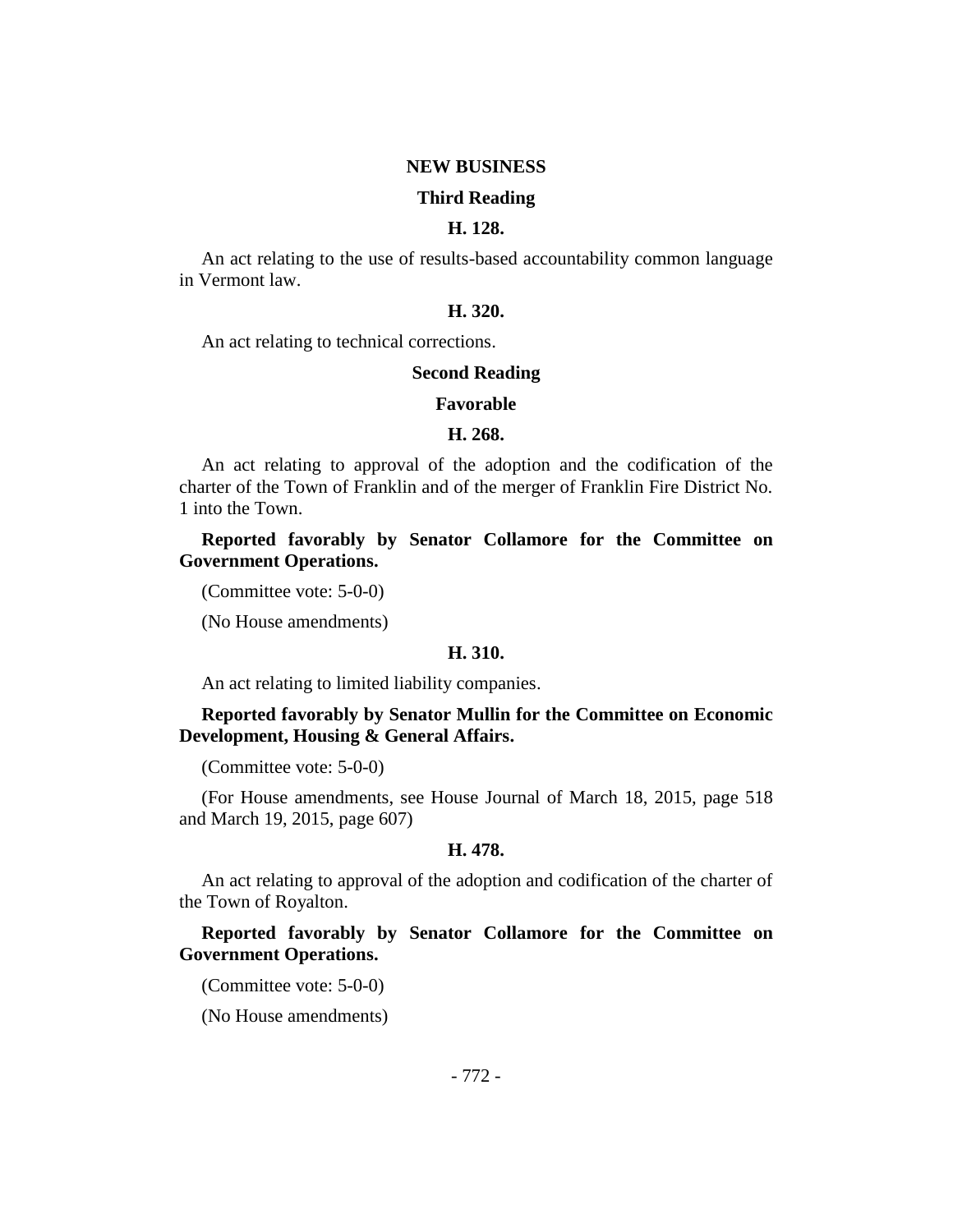## **J.R.S. 10.**

Joint resolution expressing deep concern over growing wealth and income inequality and the decline of family income in Vermont.

## **Reported favorably by Senator Baruth for the Committee on Economic Development, Housing & General Affairs.**

(Committee vote: 5-0-0)

#### **Favorable with Proposal of Amendment**

#### **H. 98.**

An act relating to reportable disease registries and data.

## **Reported favorably with recommendation of proposal of amendment by Senator McCormack for the Committee on Health & Welfare.**

The Committee recommends that the Senate propose to the House to amend the bill as follows:

First: In Sec. 3, 18 V.S.A. § 1129, in subsection (b), in the fourth sentence, by striking out the phrase "as defined in 16 V.S.A. § 1691a".

Second: In Sec. 3, by inserting a new subsection to be subsection (g) to read as follows:

(g) As used in this section, "administrator" means an individual licensed under 16 V.S.A. chapter 5, the majority of whose employed time in a public school, school district, or supervisory union is assigned to developing and managing school curriculum, evaluating and disciplining personnel, or supervising and managing a school system or school program. "Administrator" also means an individual employed by an approved or recognized independent school the majority of whose assigned time is devoted to those duties.

(Committee vote: 5-0-0)

(For House amendments, see House Journal for March 18, 2015, page 451)

#### **H. 270.**

An act relating to definitions for pretrial screenings and assessments.

#### **Reported favorably with recommendation of proposal of amendment by Senator Sears for the Committee on Judiciary.**

The Committee recommends that the Senate propose to the House to amend the bill by adding Secs. 2 and 3 to read as follows:

Sec. 2. 13 V.S.A. § 7554c is amended to read: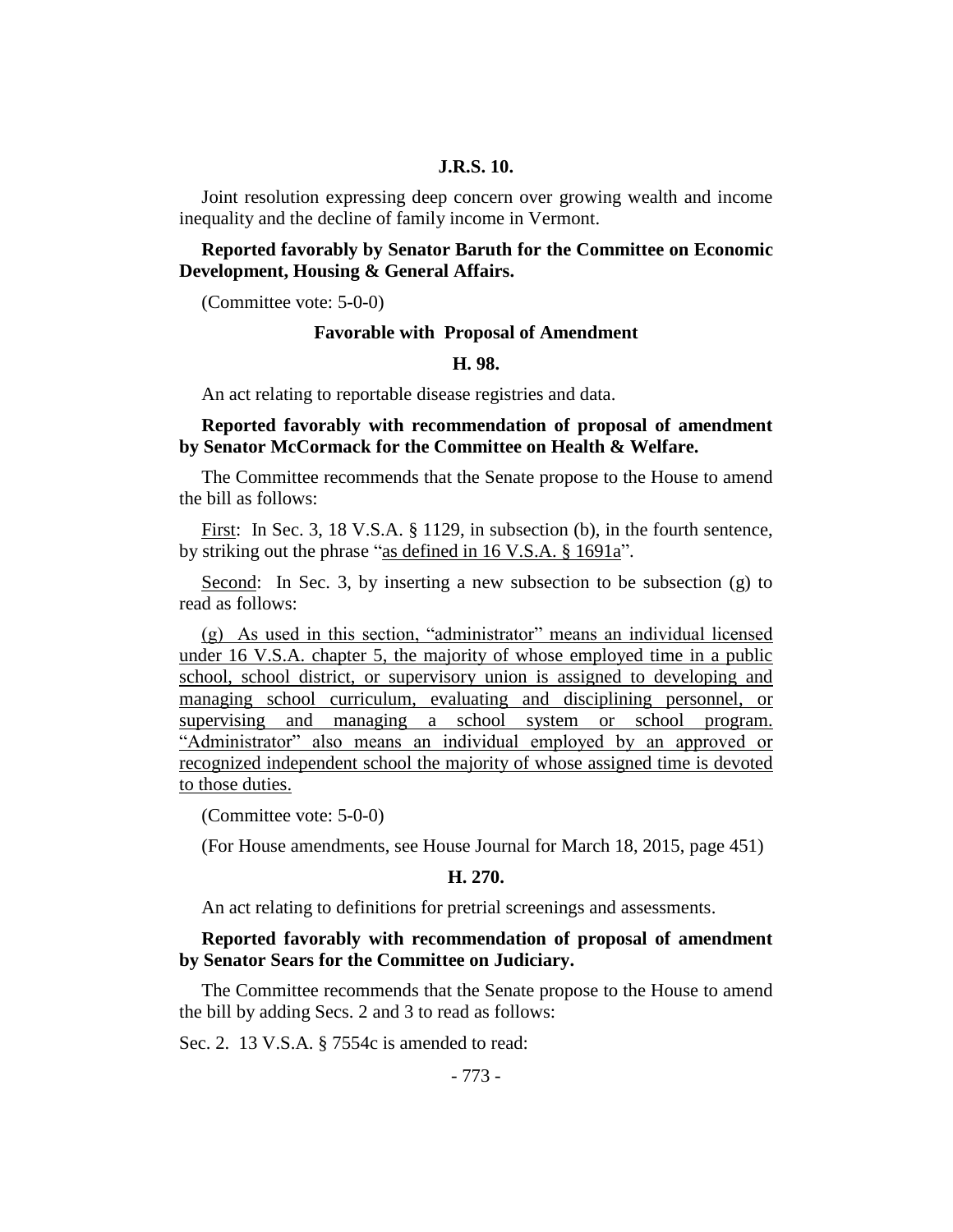#### § 7554c. PRETRIAL RISK ASSESSMENTS; NEEDS SCREENINGS

\* \* \*

 $(d)(1)$  In consideration of the assessment and screening, the court may order the person to comply with any of the following conditions:

(A) meet with a pretrial monitor on a schedule set by the court;

(B) participate in a clinical assessment by a substance abuse or mental health treatment provider; and

(C) comply with any level of treatment or recovery support recommended by the provider;

(D) provide confirmation to the pretrial monitor of the person's attendance and participation in the clinical assessment and any recommended treatment; and

(E) provide confirmation to the pretrial monitor of the person's compliance with any other condition of release.

\* \* \*

Sec. 3. 12 V.S.A. § 701 is amended to read:

§ 701. SUMMONS

(a) Any law enforcement officer authorized to serve criminal process or a state's attorney State's Attorney may summon a person who commits an offense to appear before a district or superior court District or Superior Court by a summons in such form as prescribed by the court administrator Court Administrator, stating the time when, and the place where, the person shall appear, signed by the enforcement officer or state's attorney State's Attorney and delivered to the person.

(b) When an individual accepts a precharge services contract, the State's Attorney may issue a new citation ordering the individual to court in the event the individual fails to comply with the terms of the contract. The pretrial monitor may provide the citation to the individual at the time the individual accepts the precharge contract. This shall be considered effective service.

(c) A person so summoned shall appear at the time and place stated in the summons delivered to him or her. A person who does not so appear shall be fined not more than \$100.00 or be imprisoned not more than 90 days, or both.

 $\left(\frac{c}{c}\right)$  A person who does not so appear in response to a summons for a traffic offense as defined in section 23 V.S.A. § 2201 of Title 23 shall be fined not more than \$100.00.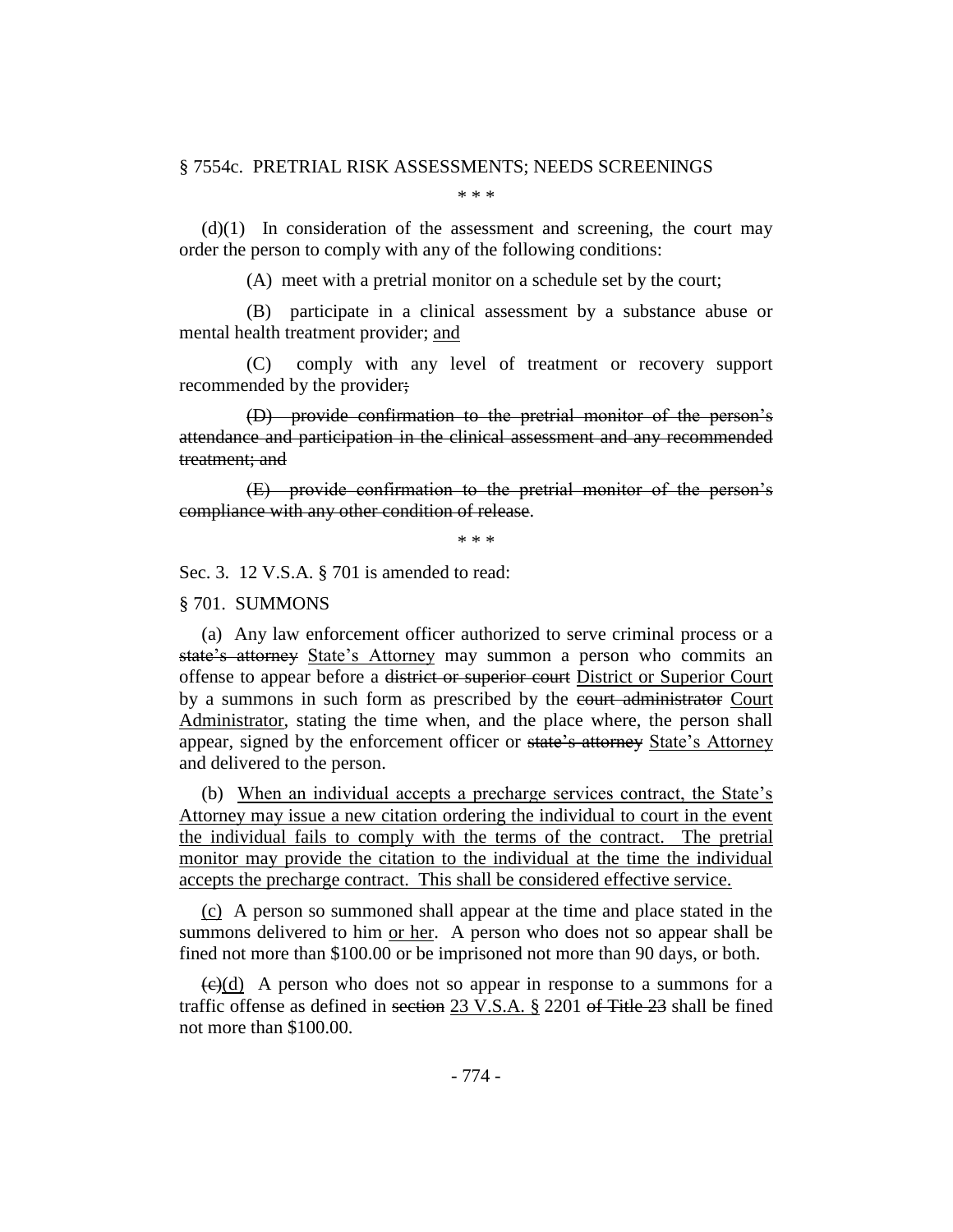And by renumbering the remaining section to be numerically correct

And that after passage the title of the bill be amended to read:

An act relating to pretrial screenings and assessments.

(Committee vote: 5-0-0)

(No House amendments)

## **NOTICE CALENDAR**

#### **Second Reading**

#### **Favorable with Proposal of Amendment**

#### **H. 488.**

An act relating to the State's Transportation Program and miscellaneous changes to laws related to transportation.

## **Reported favorably with recommendation of proposal of amendment by Senator Mazza for the Committee on Transportation.**

The Committee recommends that the Senate propose to the House to amend the bill by striking out all after the enacting clause and inserting in lieu thereof the following:

\* \* \* Transportation Program; Definitions \* \* \*

## Sec. 1. TRANSPORTATION PROGRAM ADOPTED; DEFINITIONS

(a) The Agency of Transportation's proposed fiscal year 2016 Transportation Program appended to the Agency of Transportation's proposed fiscal year 2016 budget, as amended by this act, is adopted to the extent federal, State, and local funds are available.

(b) As used in this act, unless otherwise indicated:

(1) "Agency" means the Agency of Transportation.

(2) "Secretary" means the Secretary of Transportation.

(3) The table heading "As Proposed" means the Transportation Program referenced in subsection (a) of this section; the table heading "As Amended" means the amendments as made by this act; the table heading "Change" means the difference obtained by subtracting the "As Proposed" figure from the "As Amended" figure; and the term "change" or "changes" in the text refers to the project- and program-specific amendments, the aggregate sum of which equals the net "Change" in the applicable table heading.

(4) "TIB funds" or "TIB" refers to monies deposited in the Transportation Infrastructure Bond Fund in accordance with 19 V.S.A. § 11f.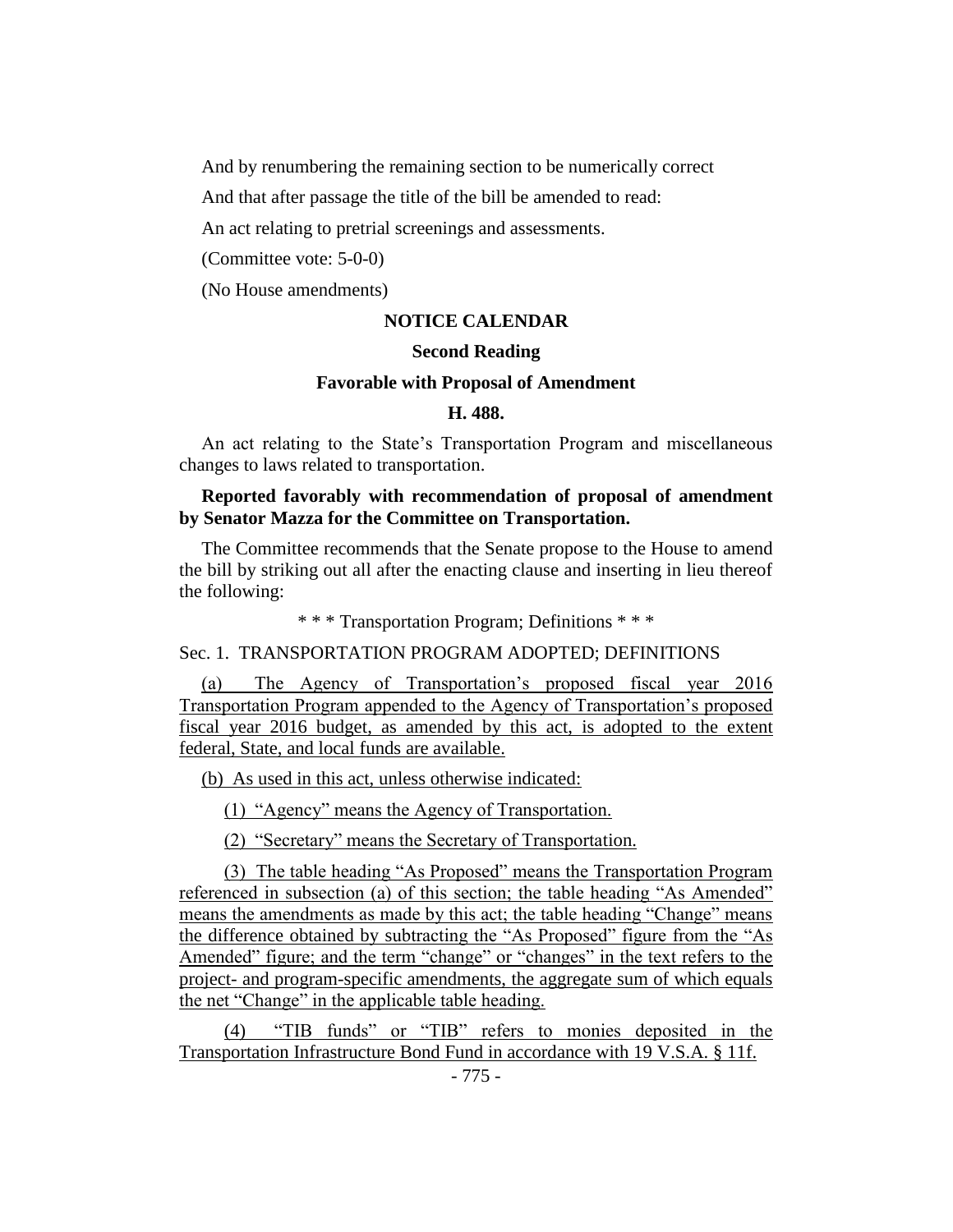\* \* \* Personnel-related Savings \* \* \*

## Sec. 2. FISCAL YEAR 2016 PERSONNEL-RELATED SAVINGS

In addition to all other reductions in spending authority under this act, overall fiscal year 2016 Transportation Program spending is reduced by \$1,500,000.00 in transportation funds, to be achieved through a combination of personnel, labor, or consultant cost savings identified by the Secretary.

\* \* \* Program Development – Funding \* \* \*

## Sec. 3. PROGRAM DEVELOPMENT – FUNDING

(a) Spending authority in Program Development in fiscal year 2016 is modified in accordance with this section. Among projects selected in the Secretary's discretion in accordance with subsection (b) of this section, the Secretary shall:

(1) increase project spending authority in the total amount of \$3,514,996.00 in transportation funds;

(2) reduce project spending authority in the total amount of \$6,600,000.00 in TIB funds; and

(3) reduce project spending authority in the total amount of \$12,340,016.00 in federal funds.

(b) In exercising his or her discretion to select projects on which spending will be reduced, the Secretary shall not delay a project that otherwise would proceed in fiscal year 2016, unless the full amount of the reduction required under subsection (a) of this section cannot be achieved from project savings or unforeseen delays that prevent a project from proceeding in fiscal year 2016. If a project that otherwise would have proceeded in fiscal year 2016 is delayed, the Secretary shall promptly notify:

(1) the House and Senate Committees on Transportation when the General Assembly is in session; or

(2) the Joint Transportation Oversight Committee and the Joint Fiscal Committee Office when the General Assembly is not in session.

\* \* \* Contingent Spending Authority \* \* \*

## Sec. 3a. CONTINGENT SPENDING AUTHORITY; DELAYED PROJECTS AND PAVING PROGRAM PROJECTS OR ACTIVITIES

(a) As used in this section:

(1) The phrase "net balance" means an overall positive balance consisting of either the sum of any unreserved monies in the Transportation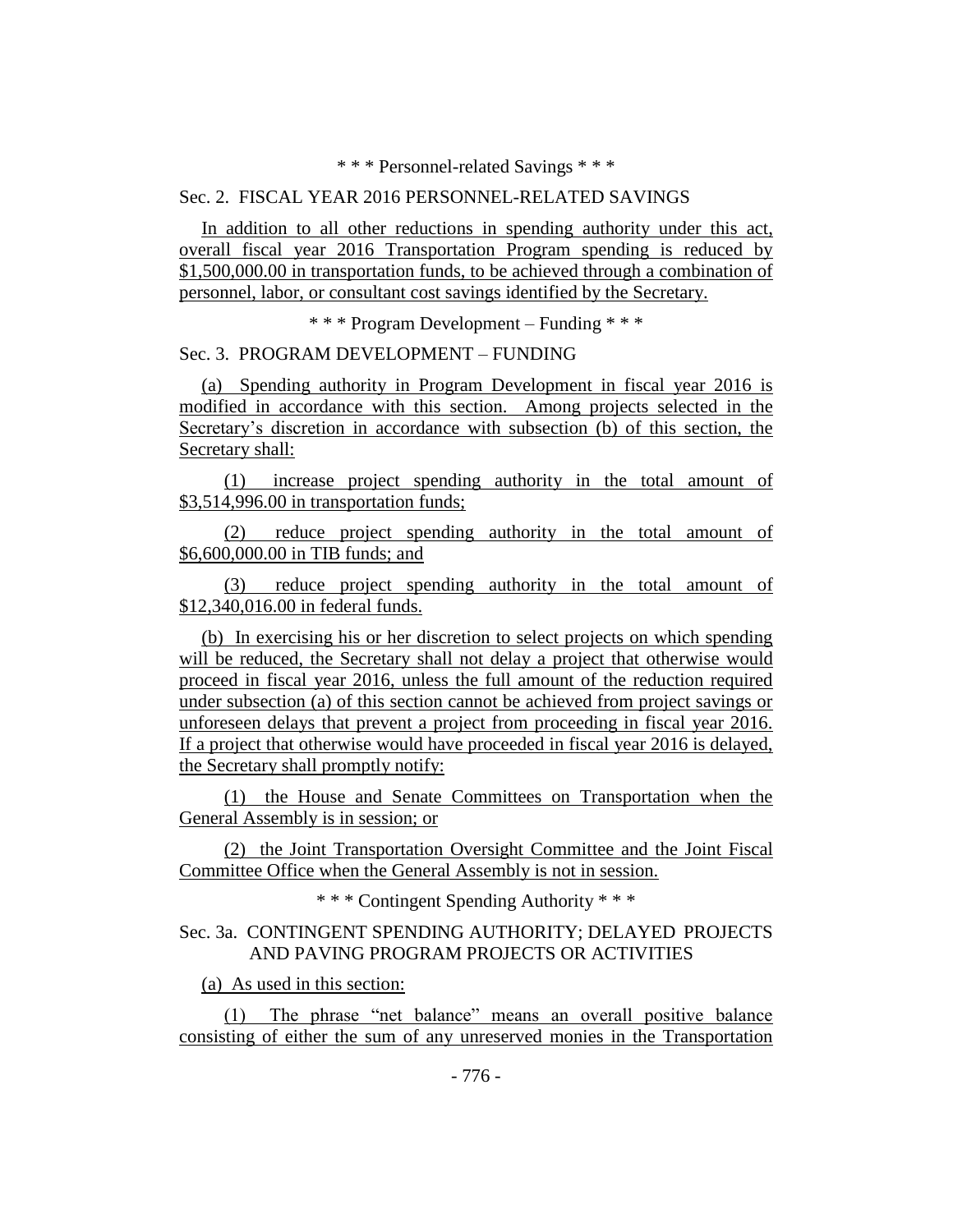Fund and TIB Fund remaining at the end of fiscal year 2015, or the overall positive balance in either Fund at the end of fiscal year 2015 after subtracting any deficit in the other Fund.

(2) The phrase "net increase" means an overall increase in forecasted revenues under the July 2015 consensus revenue forecast over the January 2015 consensus revenue forecast for fiscal year 2016, consisting of either the sum of forecasted increases in Transportation Fund and TIB Fund revenues, or an overall increase in forecasted revenues after subtracting a forecasted downgrade in either Fund.

(b) Subject to the funding of the Transportation Fund Stabilization Reserve in accordance with 32 V.S.A. § 308a and to the limitations of 19 V.S.A. § 11f (Transportation Infrastructure Bond Fund), and notwithstanding 32 V.S.A. § 308c (Transportation Fund Balance Reserve), if any net balance exists at the end of fiscal year 2015, or if there is a net increase in the July 2015 consensus revenue forecast, up to a total amount of \$3,000,000.00 of the net balance and the net increase, and up to a total amount of \$12,000,000.00 in matching federal funds, is authorized for expenditure and is hereby appropriated to be used on a project that otherwise would be required to be delayed under Sec. 3 of this act.

(c) If the full amount of any net balance and net increase is not expended under subsection (a) of this section, the remaining amount is authorized for expenditure and is hereby appropriated to advance Paving Program projects or to increase Statewide Paving Program activities in the Transportation Program adopted under this act.

(d) If the Agency expends funds under the authority of this section, it shall notify the House and Senate Committees on Transportation when the General Assembly is in session, or the Joint Transportation Oversight Committee when the General Assembly is not in session.

\* \* \* Maintenance Program \* \* \*

## Sec. 4. MAINTENANCE PROGRAM

(a) Total authorized spending in the Maintenance Program is amended as follows:

| FY 16                         | As Proposed | As Amended | Change     |
|-------------------------------|-------------|------------|------------|
| Personal services             | 43,784,445  | 43,784,445 | $\theta$   |
| Operating expenses 43,890,139 |             | 43,190,139 | $-700,000$ |
| Grants                        | 95,000      | 95,000     | $\theta$   |
| Total                         | 87,769,584  | 87,069,584 | $-700,000$ |
|                               |             |            |            |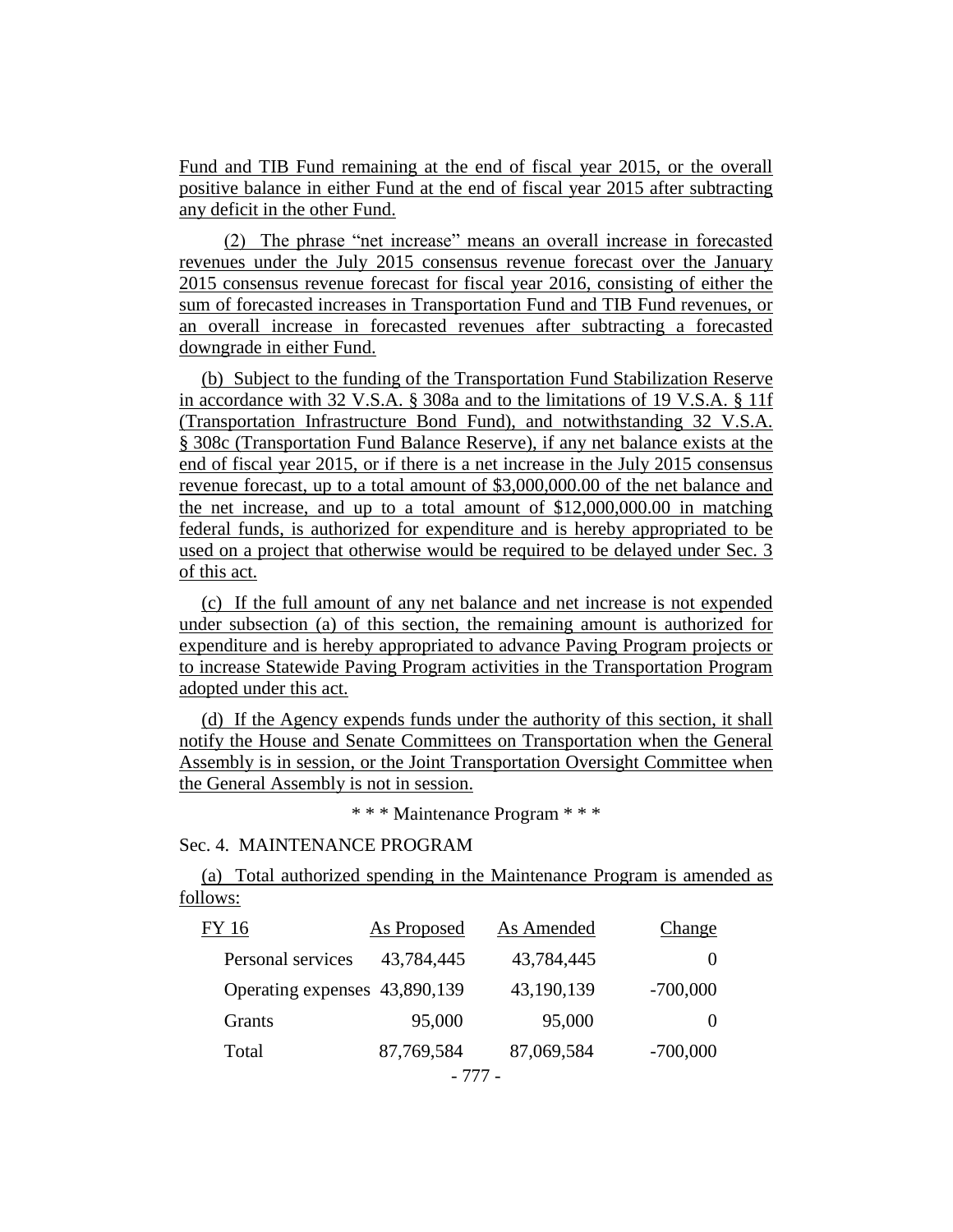| Sources of funds    |            |            |            |
|---------------------|------------|------------|------------|
| <b>State</b>        | 83,169,447 | 82,469,447 | $-700,000$ |
| Federal             | 4,500,137  | 4,500,137  | $\theta$   |
| Interdep't transfer | 100,000    | 100,000    | $\theta$   |
| Total               | 87,769,584 | 87,069,584 | $-700,000$ |

(b) The reduction in authorized Maintenance Program spending under subsection (a) of this section shall be allocated among maintenance activities as specified by the Secretary.

\* \* \* Town Highway Structures \* \* \*

## Sec. 5. TOWN HIGHWAY STRUCTURES

Spending authority for Town Highway Structures Program is amended to read:

| 6,333,500<br>9,483,500<br><b>Grants</b><br>9,483,500<br>6,333,500<br>Total<br>Sources of funds<br>9,483,500<br>6,333,500<br><b>State</b><br>Federal<br>$\theta$<br>$\theta$<br>9,483,500<br>6,333,500<br>Total | FY 16 | As Proposed | As Amended | Change    |
|----------------------------------------------------------------------------------------------------------------------------------------------------------------------------------------------------------------|-------|-------------|------------|-----------|
|                                                                                                                                                                                                                |       |             |            | 3,150,000 |
|                                                                                                                                                                                                                |       |             |            | 3,150,000 |
|                                                                                                                                                                                                                |       |             |            |           |
|                                                                                                                                                                                                                |       |             |            | 3,150,000 |
|                                                                                                                                                                                                                |       |             |            | $\theta$  |
|                                                                                                                                                                                                                |       |             |            | 3,150,000 |

\* \* \* Town Highway Bridge Program \* \* \*

## Sec. 6. TOWN HIGHWAY BRIDGE PROGRAM; PROJECT CANCELLATION

Pursuant to 19 V.S.A. § 10g(h) (legislative approval for cancellation of projects), the General Assembly approves cancellation of the following project from the Town Highway Bridge Program candidate list: Fair Haven BO

1443( ) (scoping for BR2 on TH45).

\* \* \* Rest Areas \* \* \*

## Sec. 7. REST AREAS PROGRAM; PROJECT CANCELLATION

Pursuant to 19 V.S.A. § 10g(h) (legislative approval for cancellation of projects), the General Assembly approves cancellation of the following Rest Areas Program project: Derby IM 091-3(8) (expansion of Derby I-91 rest area).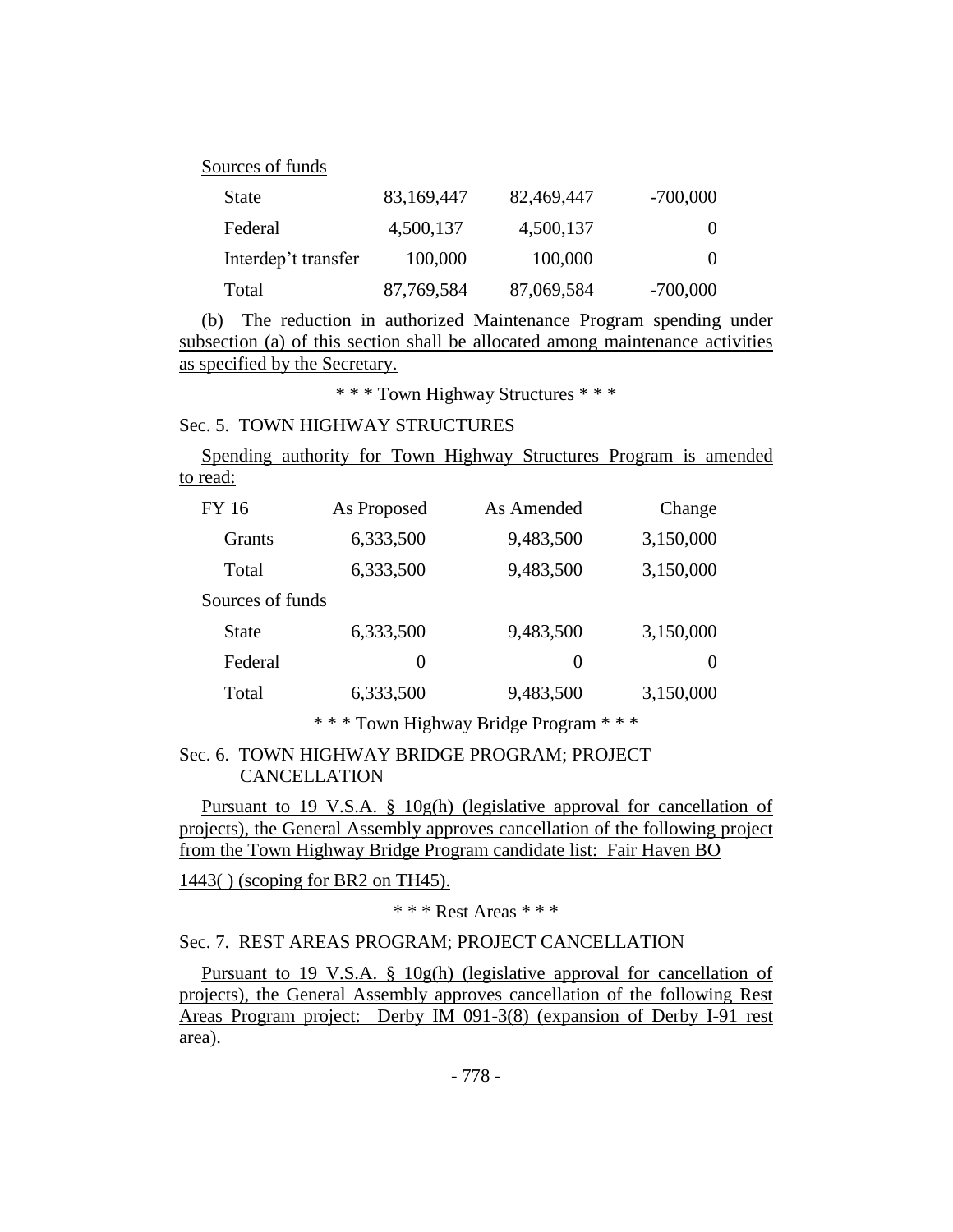## Sec. 8. REST AREAS PROGRAM; PROJECT ADDITION

The following project is added to the candidate list of the Rest Areas Program within the fiscal year 2016 Transportation Program: Derby IM 091-3 ( ) (rehabilitation of Derby I-91 rest area).

\* \* \* Central Garage \* \* \*

Sec. 9. TRANSFER TO CENTRAL GARAGE FUND

Notwithstanding 19 V.S.A. § 13(c), in fiscal year 2016, the amount of \$162,504.00 is transferred from the Transportation Fund to the Central Garage Fund created in 19 V.S.A. § 13.

\* \* \* Transportation Funding Analysis \* \* \*

Sec. 10. AGENCY ANALYSIS OF TRANSPORTATION FUNDING

(a) The Agency shall identify and evaluate funding sources, other than motor vehicle fuel taxes, that will be sufficient to maintain the State's transportation system, accounting for State and federal policies that have and will continue to reduce motor vehicle fuel consumption. In conducting this analysis, the Agency shall:

(1) review current State and federal transportation funding sources and policies, as well as policies and trends that have and will continue to reduce motor vehicle fuel consumption;

(2) review and expand on the funding options contained in the report on transportation funding required by 2012 Acts and Resolves No. 153, Sec. 40; and

(3) review the actions of other states and provinces that have reduced or eliminated motor vehicle fuel taxes and replaced them with other funding sources.

(b) The Agency also shall identify and evaluate funding sources, other than local property taxes, to support the local share of increasing costs or the expansion of public transportation services statewide.

(c) The Agency shall deliver a written report of its findings and any recommendations to the House and Senate Committees on Transportation on or before January 15, 2016.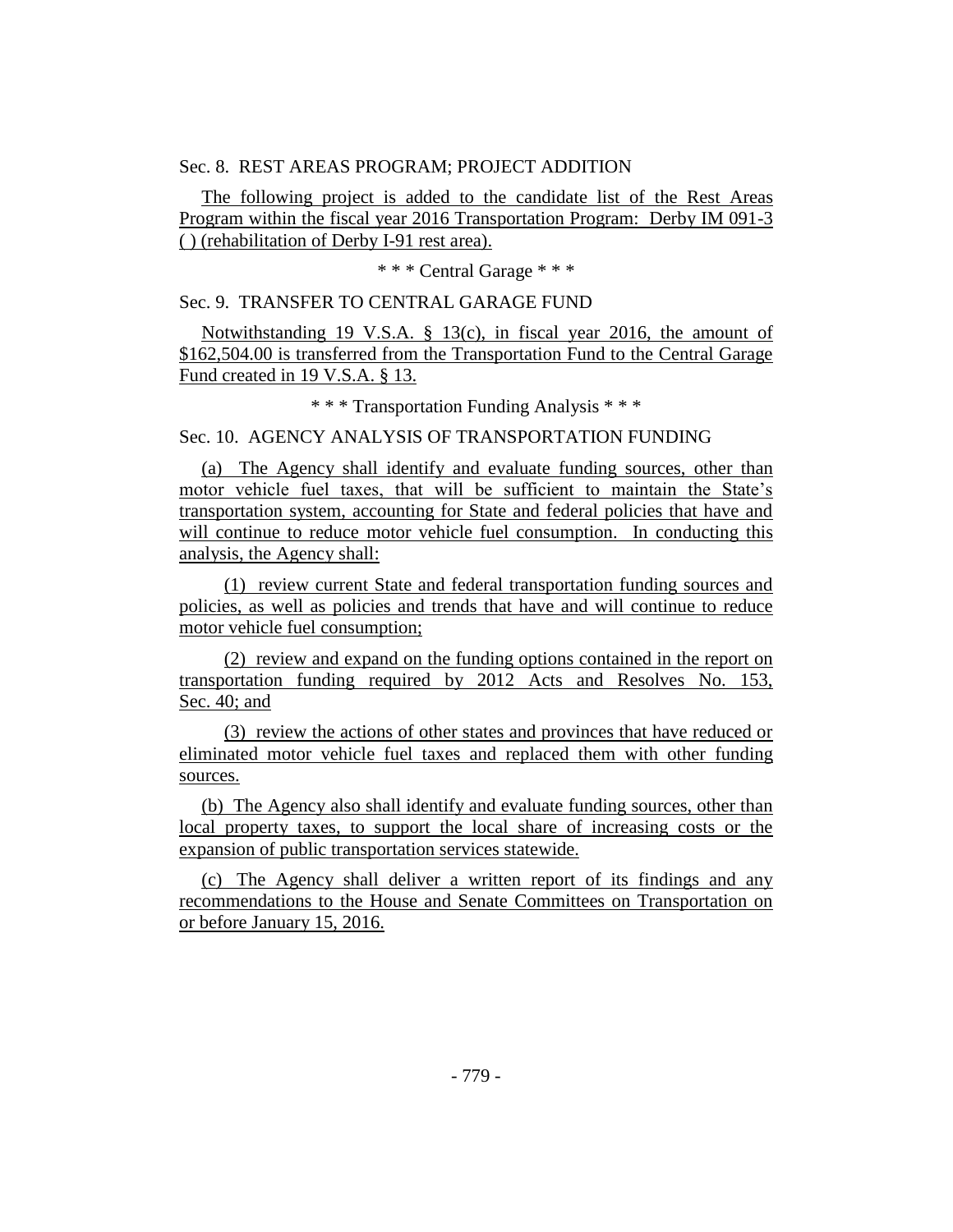\* \* \* Study of Commuter Rail and Bus Service \* \* \*

## Sec. 11. STUDY OF MONTPELIER TO ST. ALBANS COMMUTER RAIL SERVICE, ALBANY TO BENNINGTON TO MANCHESTER BUS SERVICE

(a) The Agency shall study the financial and operational feasibility of a commuter rail service in the corridor between St. Albans, Essex Junction, and Montpelier, with connecting service to Burlington, and shall report its findings and any recommendations to the House and Senate Committees on Transportation on or before January 15, 2017.

(b) The Agency shall study the expected benefits and costs to the State of Vermont, implementation steps, and timeline associated with various models for initiating and operating an Albany to Bennington to Manchester bus service, and shall report its findings and any recommendations to the House and Senate Committees on Transportation on or before January 15, 2016.

\* \* \* Review of Transportation Service Programs \* \* \*

## Sec. 12. REVIEW OF TRANSPORTATION SERVICE PROGRAM

(a) The Agency, in consultation with the Agency of Human Services and interested stakeholders, shall review the Elders and Persons with Disability Transportation Program (E&D Program). In carrying out its review, the Agency shall analyze:

(1) the gap between current and projected E&D Program resources and needs over a 10-year time frame, on regional and statewide levels;

(2) regional transportation service delivery models and their adequacy in meeting E&D Program participant needs;

(3) opportunities to achieve efficiencies by coordinating E&D Program and other human services transportation programs, and obstacles to achieving such efficiencies;

(4) challenges that exist for partner organizations to raise local matching funds for transportation services;

(5) the current and expected impact of Medicaid waiver programs on the E&D Program; and

(6) existing and emerging technology and the potential role it could play in increasing service to elders and persons with disabilities.

(b) The Agency shall submit a written report of its findings and any recommendations to the House and Senate Committees on Transportation on or before January 15, 2016.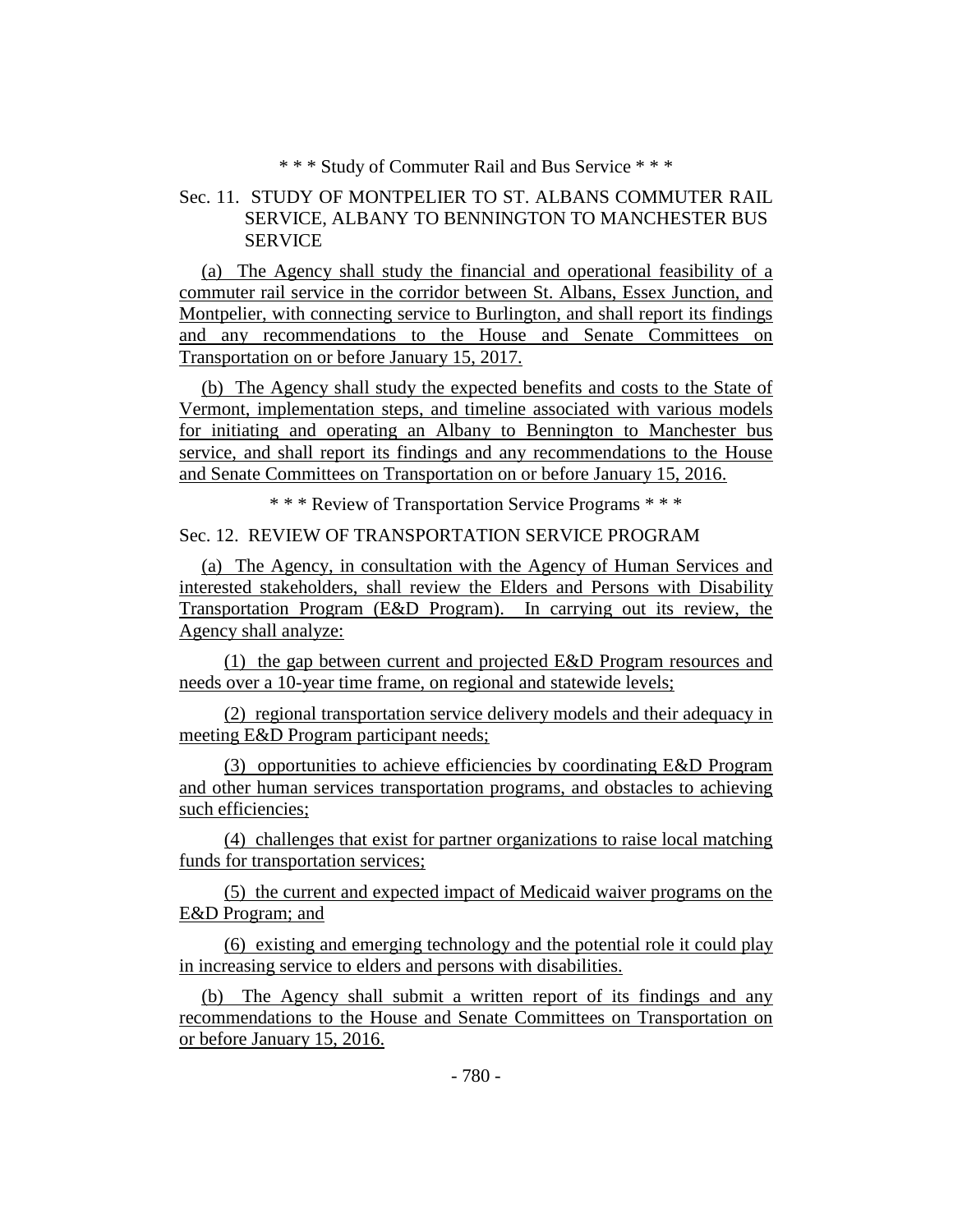\* \* \* Authority of the Agency and Secretary \* \* \*

Sec. 13. 5 V.S.A. § 204 is amended to read:

#### § 204. POWERS OF AGENCY GENERALLY

(a) To carry out the purposes of this part, the Agency of Transportation shall have power, subject to subsection (b) of this section:

(1) To contract in the name of the State with individuals, firms, or corporations, with officials of a town, city, or village, with officials of a group of either or both of such governmental units, with officials of another state, or with officials or agencies of the federal government to carry out the purposes of this part.

(2) To receive, manage, use, or expend, for purposes directed by the donor, gifts, grants, or contributions of any name or nature made to the State for the promotion or development of aeronautics or for aeronautics facilities. The authority granted in this subdivision shall be subject to the provisions of 32 V.S.A. § 5.

\* \* \*

Sec. 14. 5 V.S.A. § 206 is amended to read:

## § 206. COOPERATION WITH UNITED STATES; FEDERAL AND OTHER MONEYS MONIES RECEIVED; DEPOSIT, DESIGNATION, APPROPRIATION, AND DISBURSEMENT

(a) The agency Agency is authorized to cooperate with the government of the United States in the acquisition, construction, improvement, maintenance, and operation of airports and other navigation facilities in this state State, and to comply with the provisions of the laws or regulations of the United States for the expenditure of federal moneys monies upon airports and other air navigation facilities.

(b) It The Agency is authorized to accept, receive, and receipt for federal moneys monies and other moneys monies, either public or private, for and in behalf of this state State, appropriated to the Agency or that have been approved for receipt pursuant to 32 V.S.A. § 5 or 511.

(c) All moneys monies accepted for disbursement by the agency Agency pursuant to subsection (b) of this section shall be deposited in the state treasury State Treasury and, unless otherwise prescribed by the authority from which the money is received, kept in separate funds, designated according to the purposes for which the moneys monies were made available, and held by the state State in trust for such purposes. All moneys are hereby appropriated for the purposes for which they were made available, to monies shall be expended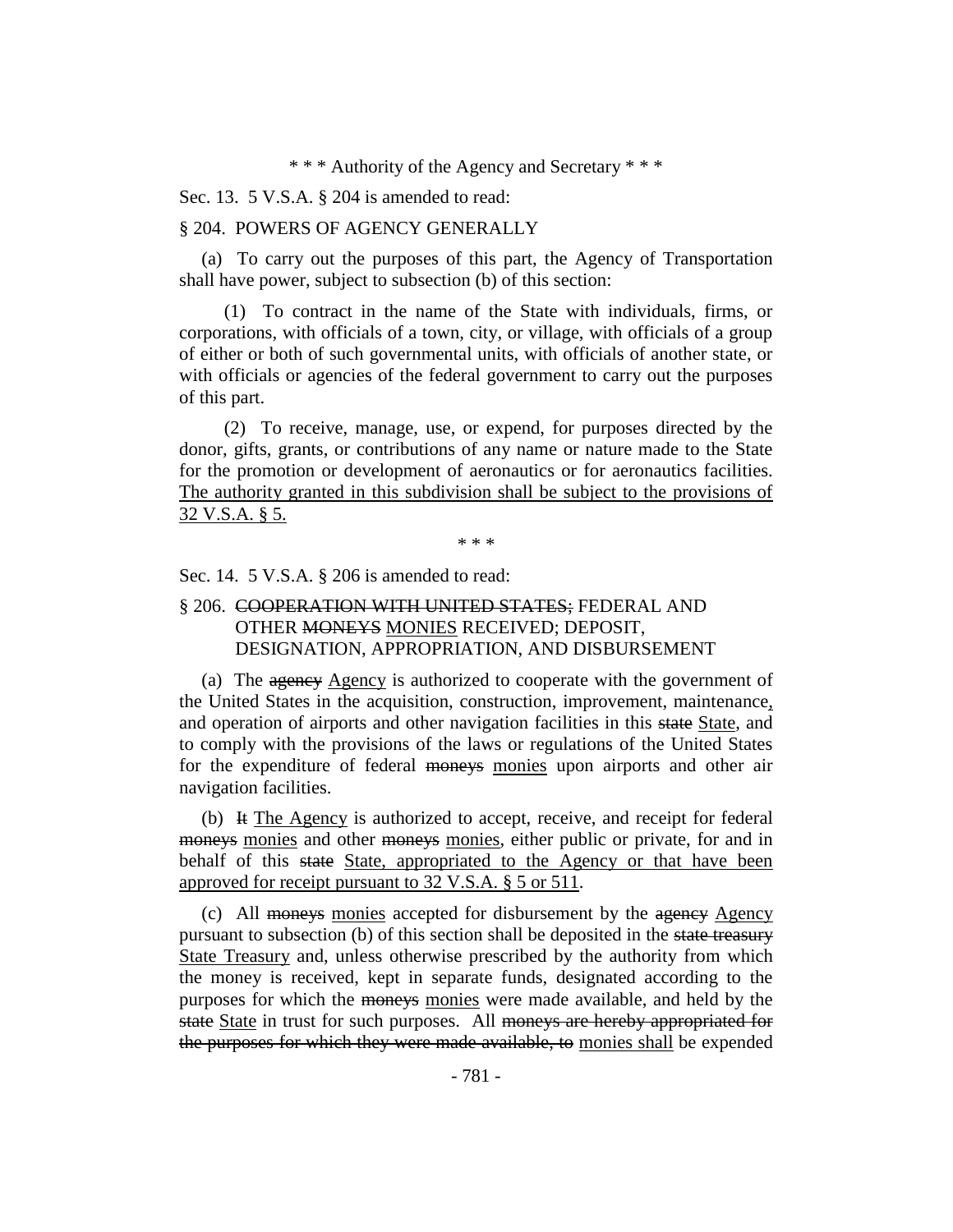for the purposes for which they were made available and in accordance with federal laws and regulations and with this chapter. The agency Agency is authorized, whether acting for this state State or as the agent of any of its municipalities, or when requested by the United States U.S. government or any agency or department of the United States U.S. government, to disburse such moneys monies for the designated purposes, but this shall not preclude any other authorized method of disbursement.

Sec. 15. 19 V.S.A. § 1502 is amended to read:

## § 1502. COOPERATION WITH COMPLIANCE WITH FEDERAL GOVERNMENT REQUIREMENTS; USE OF FEDERAL AID **MONEY**

(a) To effect the purposes of section  $1501$  of this title, the agency Agency may comply with federal rules and regulations, and may use so much of the funds appropriated to the Agency, or available to it pursuant to 32 V.S.A. § 5 or 511, for highway purposes as shall be necessary to secure aid from the federal government under the federal act specified in section 1501; and in addition may use further such sums as may be necessary for surveys, plans, specifications, estimates, and assistance necessary to carry out the provisions of this chapter.

(b) To carry out the transportation planning process required by the Intermodal Surface Transportation Efficiency Act of 1991 (the Act), Pub. L. No. 102-240, § 1024, 105 Stat. 1914, 1955 (1991) (now codified at 23 U.S.C. § 134), as may be amended, the governor Governor shall designate a metropolitan planning organization for any urbanized area of more than 50,000 population and may take other action necessary to ensure the state's State's compliance with the federal act Act and any federal regulations pertaining to the act Act. A designation of a metropolitan planning organization shall remain in effect until revoked by the governor Governor.

Sec. 16. 19 V.S.A. chapter 1 is amended to read:

## CHAPTER 1. STATE HIGHWAY LAW; GENERAL TRANSPORTATION PROVISIONS

\* \* \*

#### § 7. SECRETARY; POWERS AND DUTIES

(a) The Agency shall be under the direction and supervision of a Secretary, who shall be appointed by the Governor with the advice and consent of the Senate and shall serve at the pleasure of the Governor.

(b) The Secretary shall be responsible to the Governor and shall plan, coordinate, and direct the functions vested in the Agency in accord with the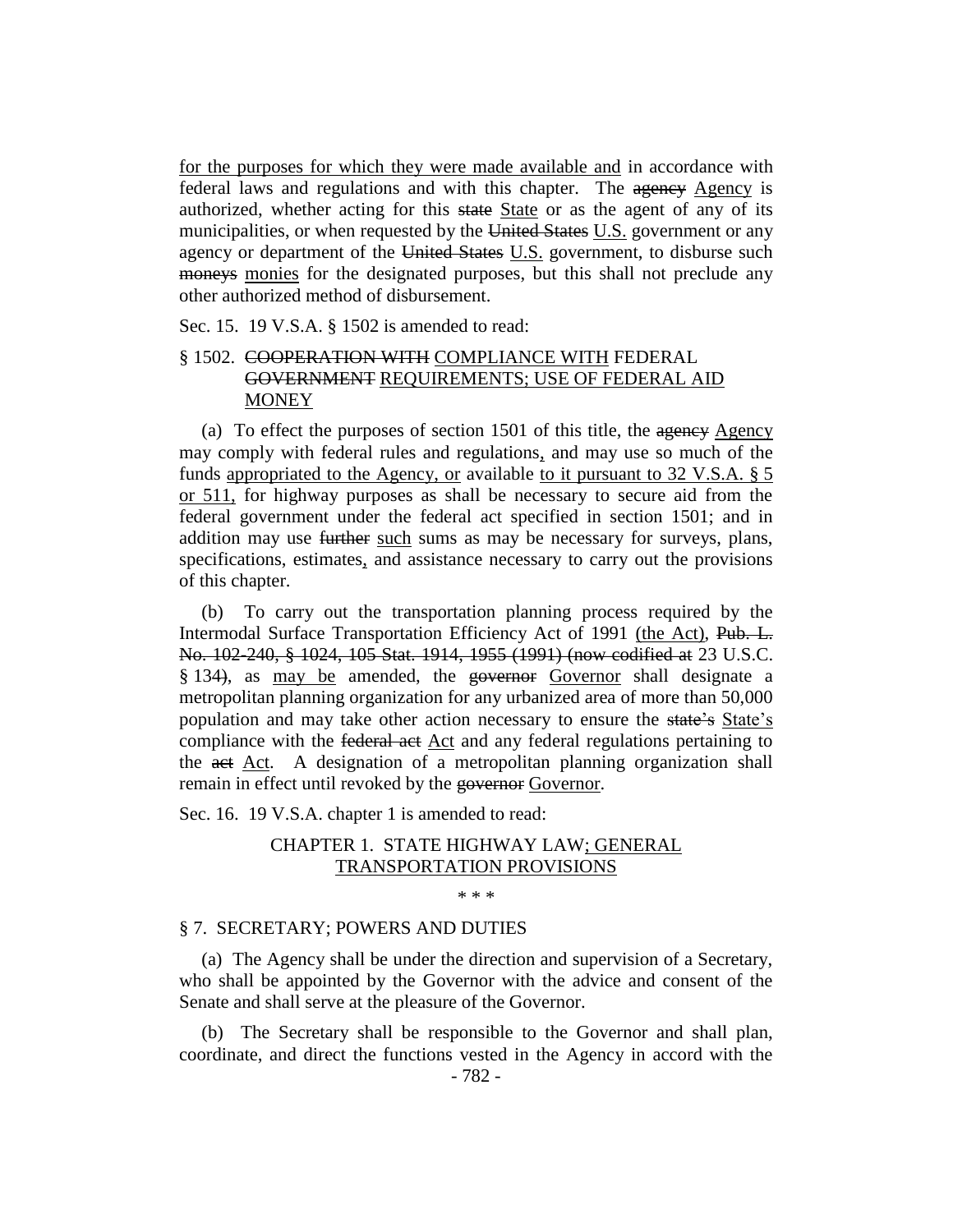transportation policies established by the Agency under section 10b of this title.

(c) The Secretary may, with the approval of the Governor, transfer classified positions between the Department, Divisions, and other components of the Agency, subject only to personnel laws and rules.

(d) The Secretary shall determine the administrative, operational, and functional policies of the Agency and be accountable to the Governor for these determinations. The Secretary shall exercise the powers and shall perform the duties required for the Agency's effective administration.

(e) In addition to other duties imposed by law, the Secretary shall:

(1) administer the laws assigned to the Agency;

(2) coordinate and integrate the work of the Agency;

(3) supervise and control all staff functions; and

(4) whenever the Agency is developing preliminary plans for a new or replacement maintenance facility or salt shed, first conduct a review of all previously developed building plans and give priority to utilizing a common, uniform, preexisting design.

(f) The Secretary may, within the authority of relevant State and federal statutes and regulations:

(1) within the authority of relevant State and federal statutes and regulations, transfer appropriations or parts of appropriations within or between the department, divisions, and sections;

(2) cooperate with the appropriate federal agencies and receive federal funds in support of programs within the Agency;

(3) submit plans and reports, and in other respects comply with federal laws and regulations which pertain to programs administered by the Agency;

(4) make rules consistent with the law for the internal administration of the Agency and its programs;

(5) create advisory councils or committees as he or she deems necessary within the Agency, and appoint the members for a term not exceeding his or hers. Councils or committees created pursuant to this subdivision may include persons who are not officers or employees of the Agency;

(6) provide training and instruction for any employees of the Agency at the expense of the Agency, and provide training and instruction for employees of Vermont municipalities. Where appropriate, the Secretary may provide training and instruction for municipal employees at the expense of the Agency;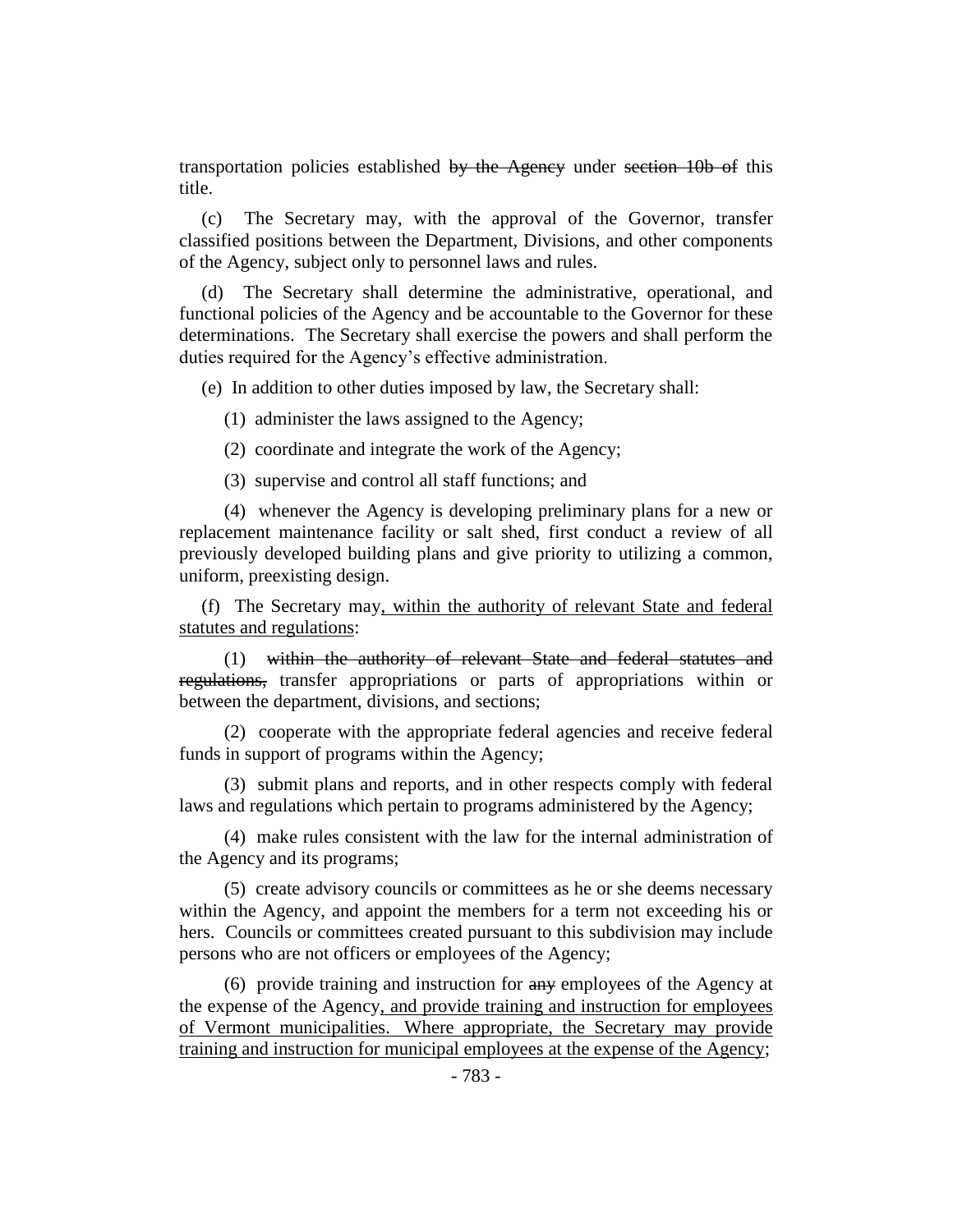(7) organize, reorganize, transfer, or abolish sections and staff function sections within the Agency; except however, the Secretary may not alter the number of highway districts without legislative approval.

(8) [Deleted.] [Repealed.]

\* \* \*

\* \* \* Middlebury Rail Tunnel Project \* \* \*

Sec. 17. MIDDLEBURY RAIL TUNNEL PROJECT

Notwithstanding 5 V.S.A. § 3670(a) and (b), the Middlebury WCRS(23) Project (to replace the existing Merchants Row and Main Street bridges over the Vermont Railway line and to lower the grade of the Vermont Railway line) may be constructed without the prior approval of the Transportation Board to provide a minimum vertical clearance of 21' 0" over the highest track elevation, but only if the Agency, Vermont Railway, Inc., and any affected municipality agree in writing to the 21' 0" minimum vertical clearance.

\* \* \* Potable Water Supply and Wastewater Systems Permits \* \* \*

Sec. 18. 10 V.S.A. § 1974 is amended to read:

§ 1974. EXEMPTIONS

Notwithstanding any other requirements of this chapter, the following projects and actions are exempt:

\* \* \*

(7) the subdivision of an unimproved or improved lot or campground where the subdivision results from a transfer of property for a highway or other transportation project that is authorized under the State's enacted Transportation Program or is an emergency project within the meaning of 19 V.S.A.  $\S$  10g(h), regardless of whether the State or the municipality has commenced any condemnation proceedings in connection with the project.

\* \* \* Highway Division Director \* \* \*

Sec. 19. 19 V.S.A. § 9(a) is amended to read:

(a) A director shall administer each division created within the agency Agency. The secretary Secretary shall appoint the directors, who shall be exempt from the classified service. The Director of the Highway Division shall be licensed as a professional engineer.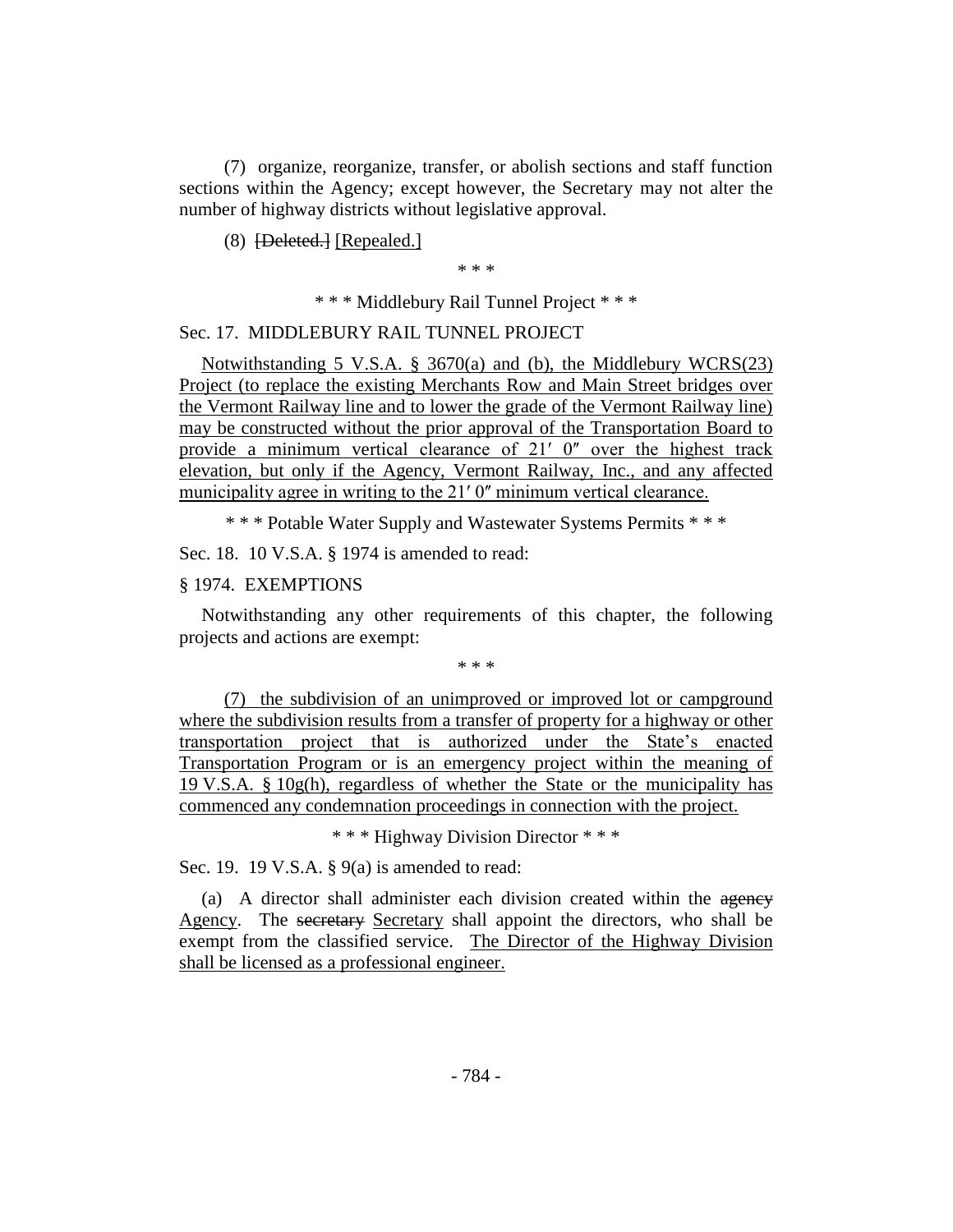#### \* \* \* Clean Water \* \* \*

Sec. 20. 19 V.S.A. § 38 is amended to read:

#### § 38. TRANSPORTATION ALTERNATIVES GRANT PROGRAM

\* \* \*

(f) Each year, \$200,000.00 \$1,100,000.00 of the Grant Program funds, or such lesser sum if all eligible applications amount to less than \$200,000.00 \$1,100,000.00, shall be reserved for municipalities for environmental mitigation projects relating to stormwater and highways, including eligible salt and sand shed projects. Grant awards for eligible projects shall not exceed \$50,000.00 per project. Regarding the balance of Grant Program funds, in evaluating applications for Transportation Alternatives grants, the Transportation Alternatives Grant Committee shall give preferential weighting to projects involving as a primary feature a bicycle or pedestrian facility. The degree of preferential weighting and the circumstantial factors sufficient to overcome the weighting shall be in the complete discretion of the Transportation Alternatives Grant Committee.

\* \* \*

Sec. 21. 19 V.S.A. § 306(i) is added to read:

(i) Monies disbursed from the Clean Water Fund established in 10 V.S.A. § 1388 for municipalities for environmental mitigation projects related to stormwater and highways shall be administered by the Agency through the Municipal Mitigation Grant Program. Grants provided to municipalities under the Program shall be matched by local funds sufficient to cover 20 percent of the project costs.

\* \* \* State Highway Bridge Program; Causeway Scoping Study \* \* \*

## Sec. 22. STATE HIGHWAY BRIDGE PROGRAM

(a) The following project is added to the State Highway Bridge Program: Missisquoi Bay Causeway Scoping Study.

(b) Spending authority for the Missisquoi Bay Causeway Scoping Study is authorized as follows:

| FY 16        | As Proposed | As Amended | Change  |
|--------------|-------------|------------|---------|
| PE           |             | 125,000    | 125,000 |
| Construction |             |            |         |
| Total        |             | 125,000    | 125,000 |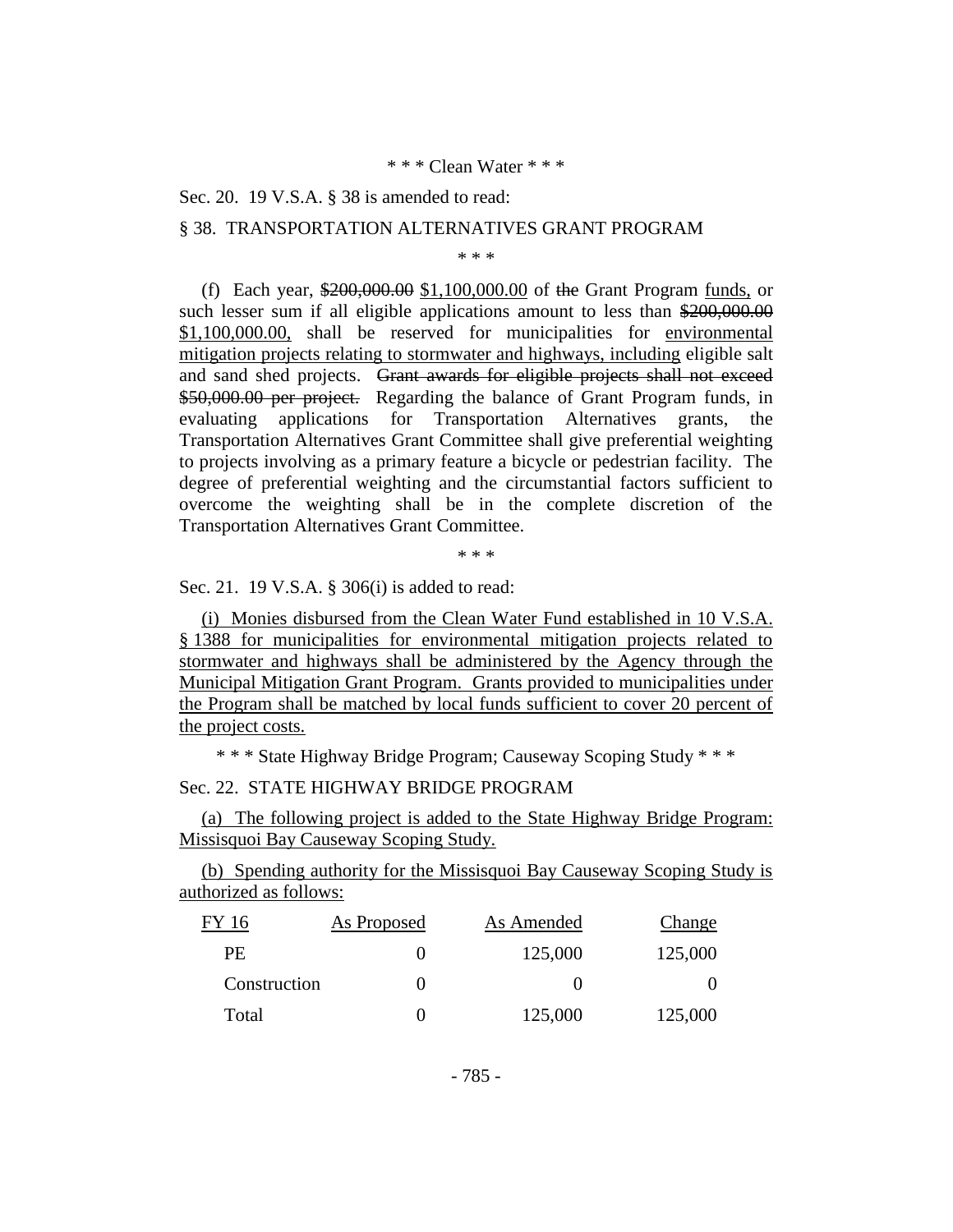| Sources of funds |  |
|------------------|--|
|------------------|--|

| <b>State</b> | 0        |         | 0                 |
|--------------|----------|---------|-------------------|
| <b>TIB</b>   | $\theta$ |         | $\mathbf{\Omega}$ |
| Federal      | $\theta$ | 100,000 | 100,000           |
| Special      | $\theta$ | 25,000  | 25,000            |
| Total        | $\theta$ | 125,000 | 125,000           |

\* \* \* Motor Fuel Transportation Infrastructure Assessment \* \* \*

Sec. 23. 23 V.S.A. § 3106 is amended to read:

#### § 3106. IMPOSITION, RATE, AND PAYMENT OF TAX

(a)(1) Except for sales of motor fuels between distributors licensed in this State, which sales shall be exempt from the taxes and assessments authorized under this section, unless exempt under the laws of the United States at the time of filing the report required by section 3108 of this title, each distributor shall pay to the Commissioner:

(A) a tax of \$0.121 upon each gallon of motor fuel sold by the distributor; and

(B) the following assessments, which shall be levied on the tax-adjusted retail price of gasoline as defined herein:

(i) a motor fuel transportation infrastructure assessment in the amount of that is the greater of:

(I) \$0.0396; or

(II) two percent of the tax-adjusted retail price upon each gallon of motor fuel sold by the distributor; and

(ii) a fuel tax assessment, which shall be used exclusively for transportation purposes and not be transferred from the Transportation Fund, that is the greater of:

(I) \$0.134 per gallon; or

(II) four percent of the tax-adjusted retail price or \$0.18 per gallon, whichever is less, upon each gallon of motor fuel sold by the distributor.

\* \* \*

- 786 -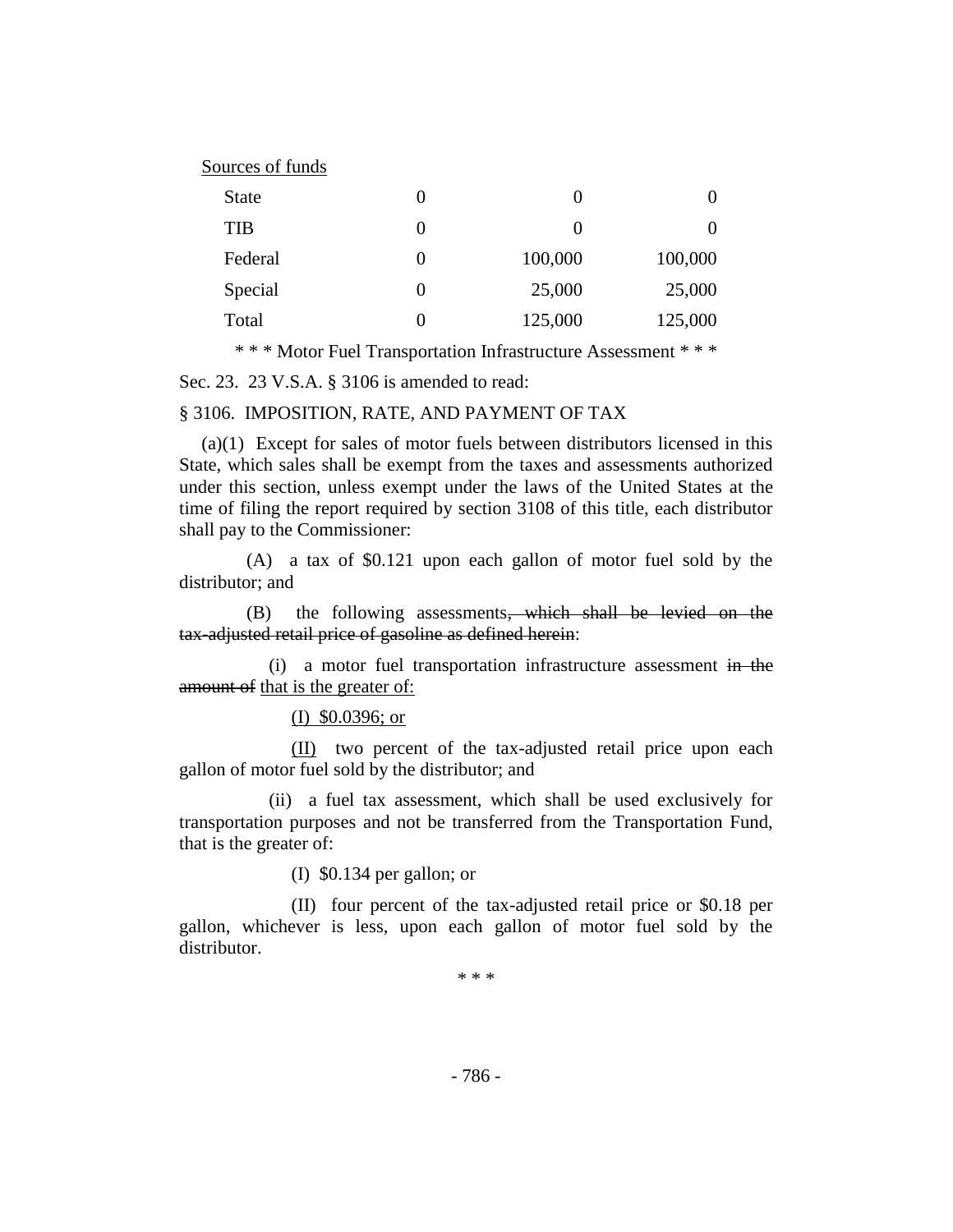\* \* \* Welcome Center and Airport Namings \* \* \*

Sec. 24. 29 V.S.A. § 821(a) is amended to read:

(a) State buildings.

\* \* \*

(11) "Senator James M. Jeffords Welcome Center" shall be the name of the Welcome Center in Bennington.

(12) "Northeast Kingdom International Airport" shall be the name of the Newport State Airport in Coventry.

\* \* \* Process for Naming of Transportation Facilities \* \* \*

Sec. 25. 10 V.S.A. § 152 is amended to read:

## § 152. AUTHORITY TO NAME ROADS AND GEOGRAPHIC LOCATIONS

The board of libraries Board of Libraries is hereby designated the state State agency to name roads and geographic locations including but not limited to mountains, streams, lakes, and ponds upon petition signed by not less than 25 interested persons or by petition of an administrative department of the state State.

Sec. 26. 10 V.S.A. § 153 is amended to read:

§ 153. PROCEDURE

When the board Board receives a petition to act under section 152 of this title it shall give reasonable notice to each administrative department of the state State having jurisdiction of the road or location to be named, and to each town in which the road or location lies of the time and place when it will hear all interested parties.

Sec. 27. 19 V.S.A. § 5 is amended to read:

§ 5. TRANSPORTATION BOARD; POWERS AND DUTIES

(a) The regulatory and quasi-judicial functions relating to transportation shall be vested in the transportation board.

(b) Notwithstanding subsection (a) of this section, Board, except that the duties and responsibilities of the commissioner of motor vehicles Commissioner of Motor Vehicles in Titles 23 and 32, including all quasi-judicial powers, shall continue to be vested in that individual the Commissioner.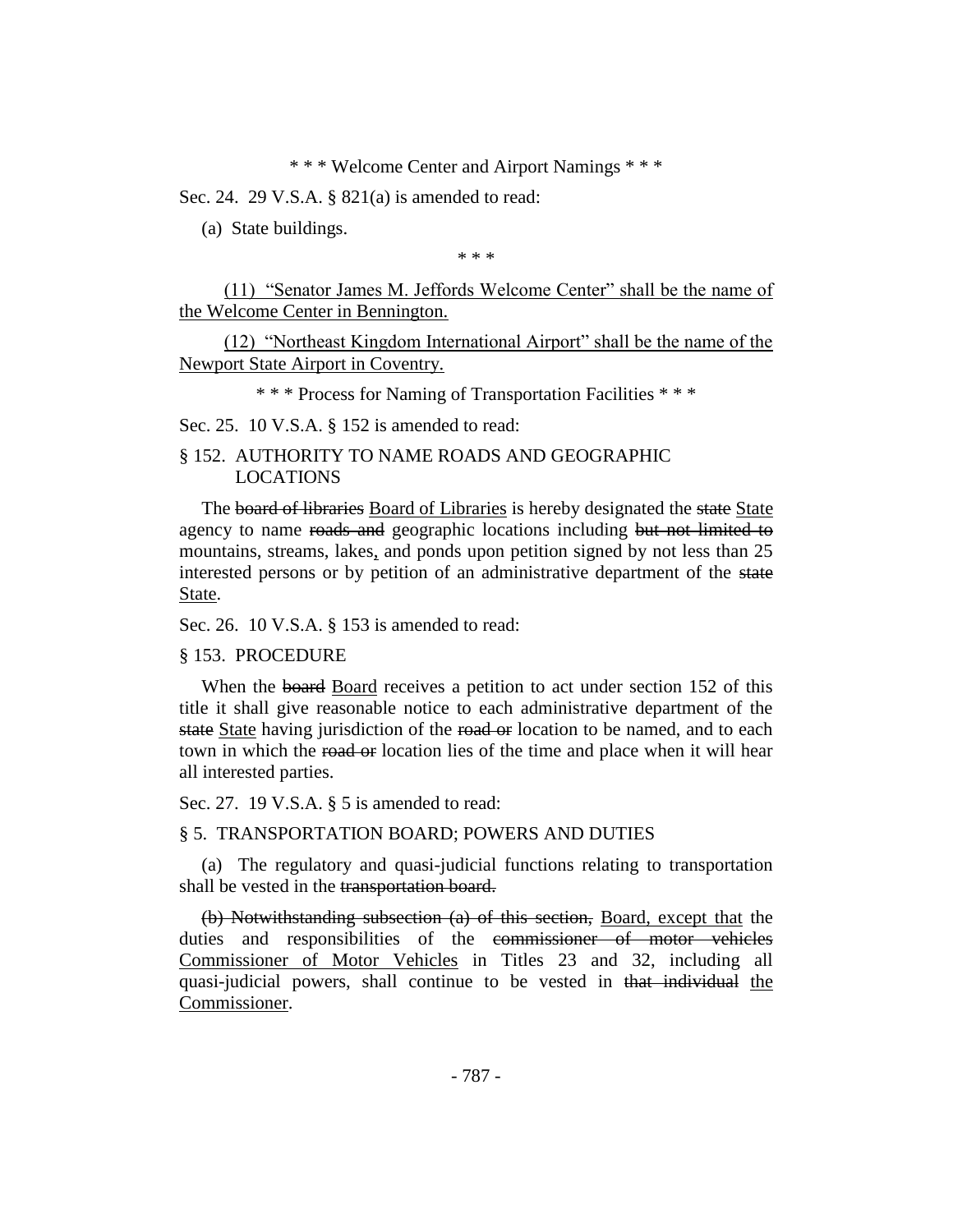(b)(1) Except as otherwise authorized by law, the Board is the sole authority responsible for naming transportation facilities owned, controlled, or maintained by the State, including highways and the bridges thereon, airports, rail facilities, rest areas, and welcome centers. The Board shall exercise its naming authority only upon petition of the legislative body of a municipality of the State, of the head of an Executive Branch agency or department of the State, or of 50 Vermont residents.

(2) The Board shall hold a public hearing for each facility requested to be named. The Board shall adopt rules governing notice and conduct of hearings, the standards to be applied in rendering decisions under this subsection, and any other matter necessary for the just disposition of naming requests. The Board shall issue a decision, which shall be subject to review on the record by a Superior Court pursuant to Rule 74 of the Vermont Rules of Civil Procedure. The Board may delegate the responsibility to hold a hearing to a hearing officer or a single Board member, subject to the procedure of subsection (c) of this section, but shall not be bound by 3 V.S.A. chapter 25 in carrying out its duties under this subsection.

(c) The board Board may delegate the responsibility to hear quasi-judicial matters, and other matters as it may deem appropriate, to a hearing examiner or a single board Board member, to hear a case and make findings in accordance with 3 V.S.A. chapter 25 of Title 3, except that highway condemnation proceedings shall be conducted pursuant to the provisions of chapter 5 of this title. A hearing examiner or single board Board member so appointed shall report his or her findings of fact in writing to the board Board. Any order resulting therefrom shall be rendered only by a majority of the board Board. Final orders of the board Board may be reviewed on the record by the superior court a Superior Court pursuant to Rule 74 of the Vermont Rules of Civil Procedure.

\* \* \*

\* \* \* Byways Advisory Council; Scenic Roads and Byways \* \* \*

#### Sec. 28. REPEAL

#### 10 V.S.A. § 425 (Byways Advisory Council) is repealed.

Sec. 29. 19 V.S.A. chapter 25 is amended to read:

#### CHAPTER 25. SCENIC ROADS

## § 2501. STATE SCENIC ROADS AND BYWAYS; DESIGNATION AND DISCONTINUANCE

(a) On the recommendation of the Byways Advisory Council of the municipalities through which a proposed or existing State Scenic Road or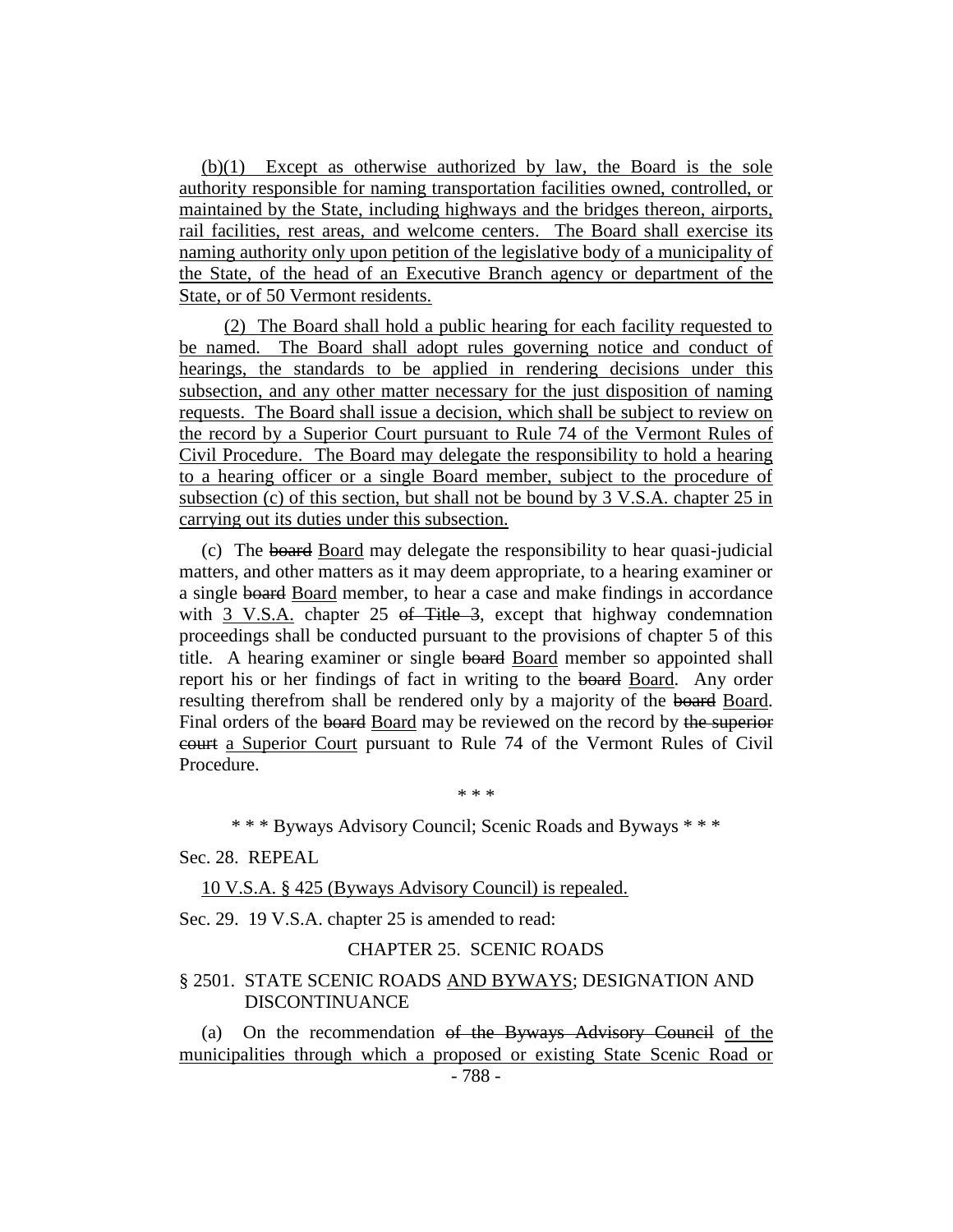Byway passes and of the regional planning commissions that serve such municipalities, the Transportation Board may designate or discontinue any State highway, or portion of a State highway, as a State Scenic Road or Byway, in accordance with standards adopted by the Board by rule. The Board shall hold a public hearing on the recommendation, giving notice thereof to the municipalities and regional planning commissions, the Secretary, and the Commissioner of Tourism and Marketing, and shall submit a copy of its findings and decision together with its findings to the Byways Advisory Council to these parties within 60 days after receipt of the recommendation. The hearing shall be held in the vicinity of the proposed scenic highway State Scenic Road or Byway.

## (b) [Repealed.]

(c) A State Scenic Road or Byway shall not be reconstructed or improved unless the reconstruction or improvement is conducted in accordance with the Agency of Transportation's Vermont Design Standards, as amended. Signs along State Scenic Roads and Byways shall comply with the Federal Highway Administration's Manual on Uniform Traffic Control Devices, as amended.

## § 2502. TOWN SCENIC ROADS; DESIGNATION AND DISCONTINUANCE

(a) On recommendation of the planning commission of a municipality, or on the initiative of the legislative body of a municipality, a legislative body may, after one public hearing warned for the purpose, designate or discontinue any town highway or portion of a town highway as a town scenic highway road. Such action by the legislative body may be petitioned by the registered voters of the municipality pursuant to the provisions of 24 V.S.A. § 1973.

(b) A town scenic road may be reconstructed or improved in a manner consistent with the agency of transportation's Agency's Vermont Design Standards, as amended. A class 1, 2, or 3 scenic highway road shall still be eligible to receive aid pursuant to the provisions of this title. Signs along town scenic roads shall comply with the Federal Highway Administration's Manual on Uniform Traffic Control Devices, as amended.

(c) [Repealed.]

## § 2503. REGISTER

The agency of transportation Agency may annually publish a register containing a listing of all state State and locally designated scenic roads and byways. Any listing shall include the mileage of each road or byway and any special, natural, historical, or scenic attractions on the road or byway.

§ 2504. ADDITIONAL FUNDS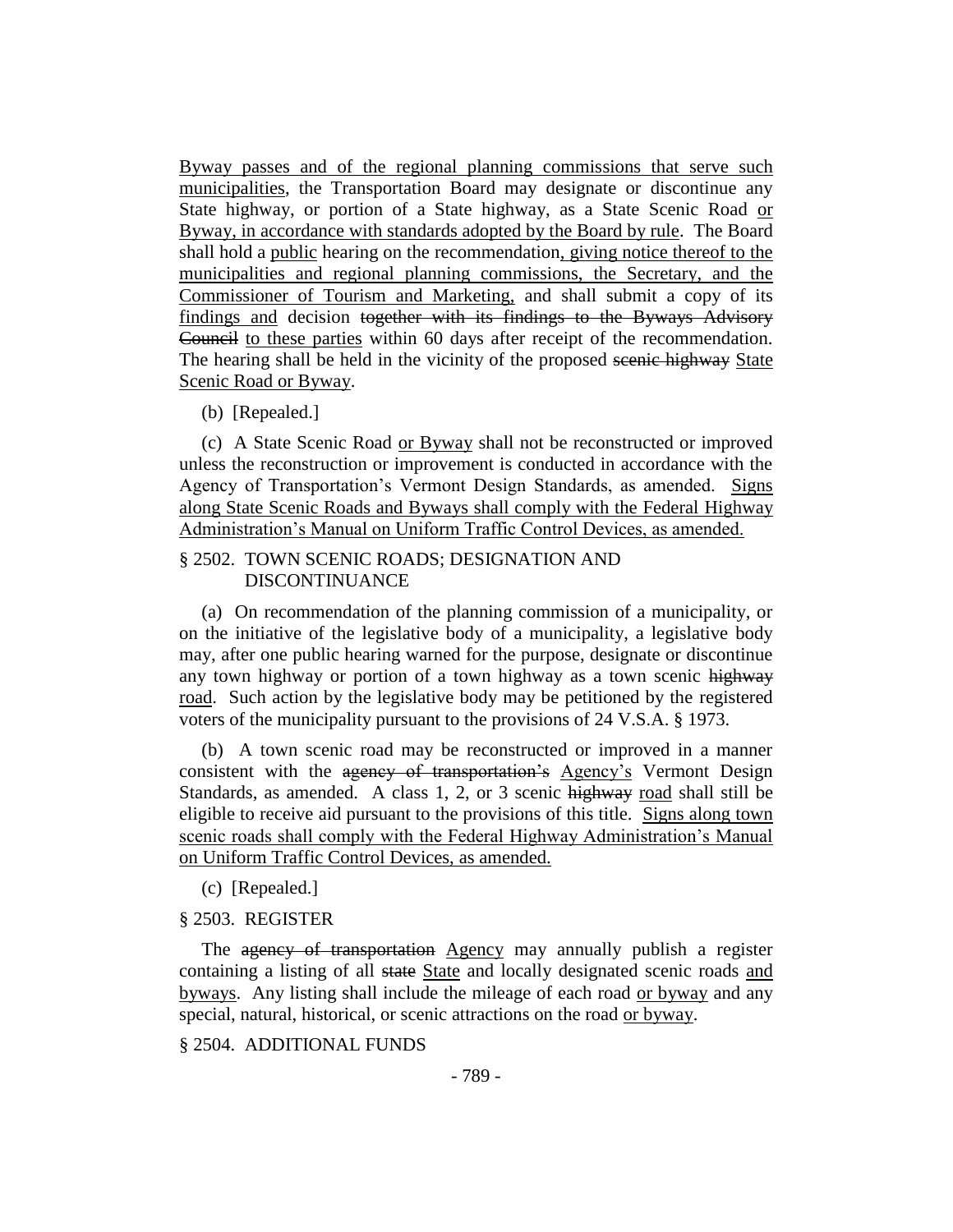The agency Agency, and any qualifying municipality, shall have within the authority to of State and federal law, may accept and spend any funds made available to them for the purpose of enhancing or establishing designated scenic roads or byways.

## § 2505. RIGHTS OF ADJACENT LANDOWNERS

Nothing in this chapter shall preclude the rights of a landowner from developing property adjacent to a designated scenic road or byway, so long as the development is in accordance with existing law or ordinance.

\* \* \* Utility Transmission System Plans; Notification of Public Meetings \* \* \*

Sec. 30. 30 V.S.A. § 218c(d)(2) is amended to read:

(2) Prior to the adoption of any Transmission System Plan, a utility preparing a Plan shall host at least two public meetings at which it shall present a draft of the Plan and facilitate a public discussion to identify and evaluate nontransmission alternatives. The meetings shall be at separate locations within the State, in proximity to the transmission facilities involved or as otherwise required by the Board, and each shall be noticed by at least two advertisements, each occurring between one and three weeks prior to the meetings, in newspapers having general circulation within the State and within the municipalities in which the meetings are to be held. Copies of the notices shall be provided to the Public Service Board, the Department of Public Service, any entity appointed by the Public Service Board pursuant to subdivision  $209(d)(2)$  of this title, the Agency of Natural Resources, the Division for Historic Preservation, the Department of Health, the Byways Advisory Council, the Agency of Transportation, the Attorney General, the chair of each regional planning commission, each retail electricity provider within the State, and any public interest group that requests, or has made a standing request for, a copy of the notice. A verbatim transcript of the meetings shall be prepared by the utility preparing the Plan, shall be filed with the Public Service Board and the Department of Public Service, and shall be provided at cost to any person requesting it. The Plan shall contain a discussion of the principal contentions made at the meetings by members of the public, by any State agency, and by any utility.

\* \* \* Notice of Hearing on Petition for Certificate of Public Good \* \* \*

Sec. 31. 30 V.S.A. § 248(a)(4) is amended to read:

(4)(A) With respect to a facility located in the State, the Public Service Board shall hold a nontechnical public hearing on each petition for such finding and certificate in at least one county in which any portion of the construction of the facility is proposed to be located.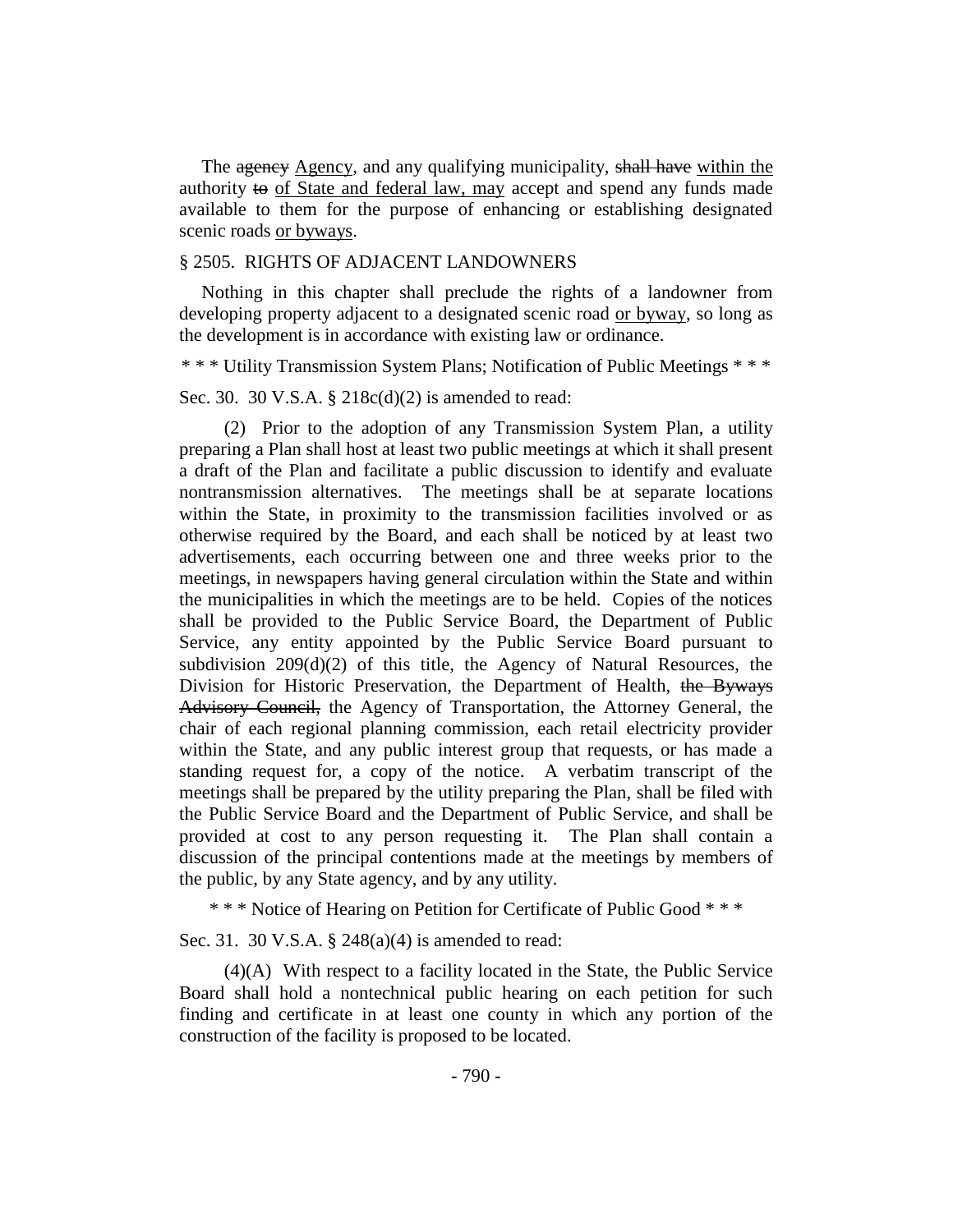(B) The Public Service Board shall hold technical hearings at locations which it selects.

(C) At the time of filing its application with the Board, copies shall be given by the petitioner to the Attorney General and the Department of Public Service, and, with respect to facilities within the State, the Department of Health, Agency of Natural Resources, Historic Preservation Division, Agency of Transportation, Agency of Agriculture, Food and Markets, and to the chairperson chair or director of the municipal and regional planning commissions and the municipal legislative body for each town and city in which the proposed facility will be located. At the time of filing its application with the Board, the petitioner shall give the Byways Advisory Council notice of the filing.

\* \* \*

## \* \* \* Property Transfer Tax Return; Exemption \* \* \*

Sec. 32. 32 V.S.A. § 9606(d) is amended to read:

(d) The property transfer tax return shall not be required of properties qualified for the exemption stated in subdivision 9603(17) of this title, or qualified for the exemption stated in subdivision 9603(2) of this title if the transfer is of an interest in property for highway purposes and the consideration for the transfer is \$10,000.00 or less. A public utility An entity acquiring such properties shall notify the listers of a municipality of the grantors, grantees, consideration, date of execution, and location of the easement property when it files for recording a deed transferring a utility line easement that does not require a transfer tax return under this subsection.

\* \* \* Tax on Gains from the Sale or Exchange of Land; Exemption \* \* \*

Sec. 33. 32 V.S.A. § 10002(q) is added to read:

(q) Also excluded from the definition of "land" is a transfer of property to the State of Vermont or a municipality for a project that is authorized under the State's enacted Transportation Program or for an emergency project within the meaning of 19 V.S.A. § 10g(h), regardless of whether the State or the municipality has commenced any condemnation proceedings.

\* \* \* Evaluation of Adopt a Park and Ride Program \* \* \*

## Sec. 34. EVALUATION OF ADOPT A PARK AND RIDE PROGRAM

The Agency shall evaluate the merits of implementing an Adopt a Park and Ride Program, whereby organizations volunteer to clean up litter at State Park and Ride facilities with permission of the Agency. On or before January 15, 2016, the Agency shall either begin to implement such a Program or report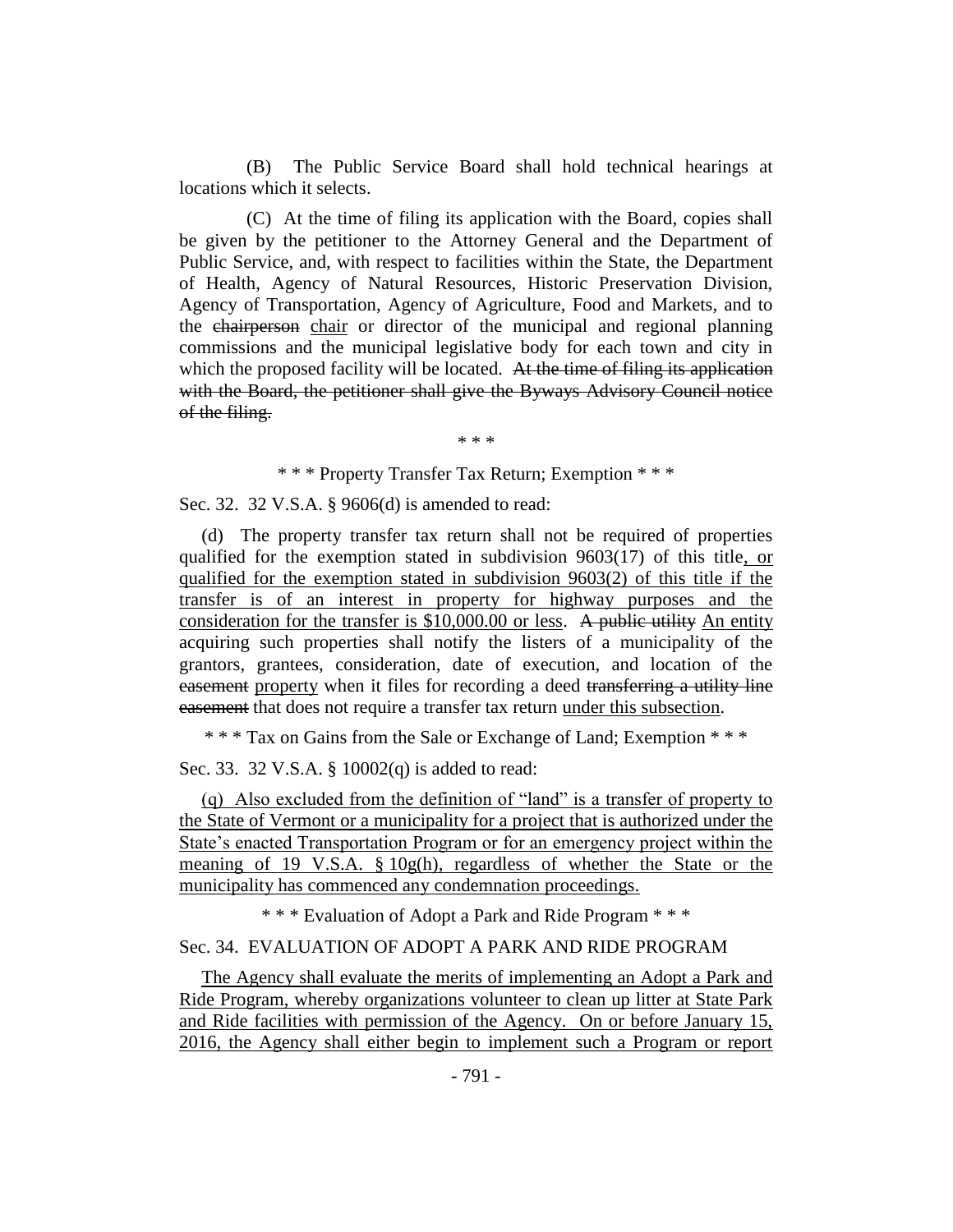back to the House and Senate Committees on Transportation on the reasons it does not recommend implementing a Program.

\* \* \* Effective Dates \* \* \*

## Sec. 35. EFFECTIVE DATES

This act shall take effect on July 1, 2015, except that:

(1) Sec. 21 (administration of certain Clean Water Fund monies through the Municipal Mitigation Grant Program) shall take effect if and when the Clean Water Fund is established; and

(2) Secs. 25–27 (naming of State transportation facilities) shall take effect on March 1, 2016.

(Committee vote: 5-0-0)

(For House amendments, see House Journal for March 25, 2015, page 643)

## **ORDERED TO LIE**

#### **S. 137.**

An act relating to penalties for selling and dispensing marijuana.

**PENDING ACTION:** Committee Bill for Second Reading

## **CONFIRMATIONS**

The following appointments will be considered by the Senate, as a group, under suspension of the Rules, as moved by the President *pro tempore,* for confirmation together and without debate, by consent thereby given by the Senate. However, upon request of any senator, any appointment may be singled out and acted upon separately by the Senate, with consideration given to the report of the Committee to which the appointment was referred, and with full debate; and further, all appointments for the positions of Secretaries of Agencies, Commissioners of Departments, Judges, Magistrates, and members of the Public Service Board shall be fully and separately acted upon.

Frederick Kenney, II of Jericho - Executive Director of the Vermont Economic Progress Council – By Sen. Mullin for the Committee on Econ. Dev., Housing and General Affairs. (4/14/15)

Stephan Morse of Newfane – Member of the Vermont Economic Progress Council – By Sen. Balint for the Committee on Econ. Dev., Housing and General Affairs. (4/14/15)

Shawn Straffin of West Burke – Member of the Vermont Economic Progress Council – By Sen. Balint for the Committee on Econ. Dev., Housing and General Affairs. (4/14/15)